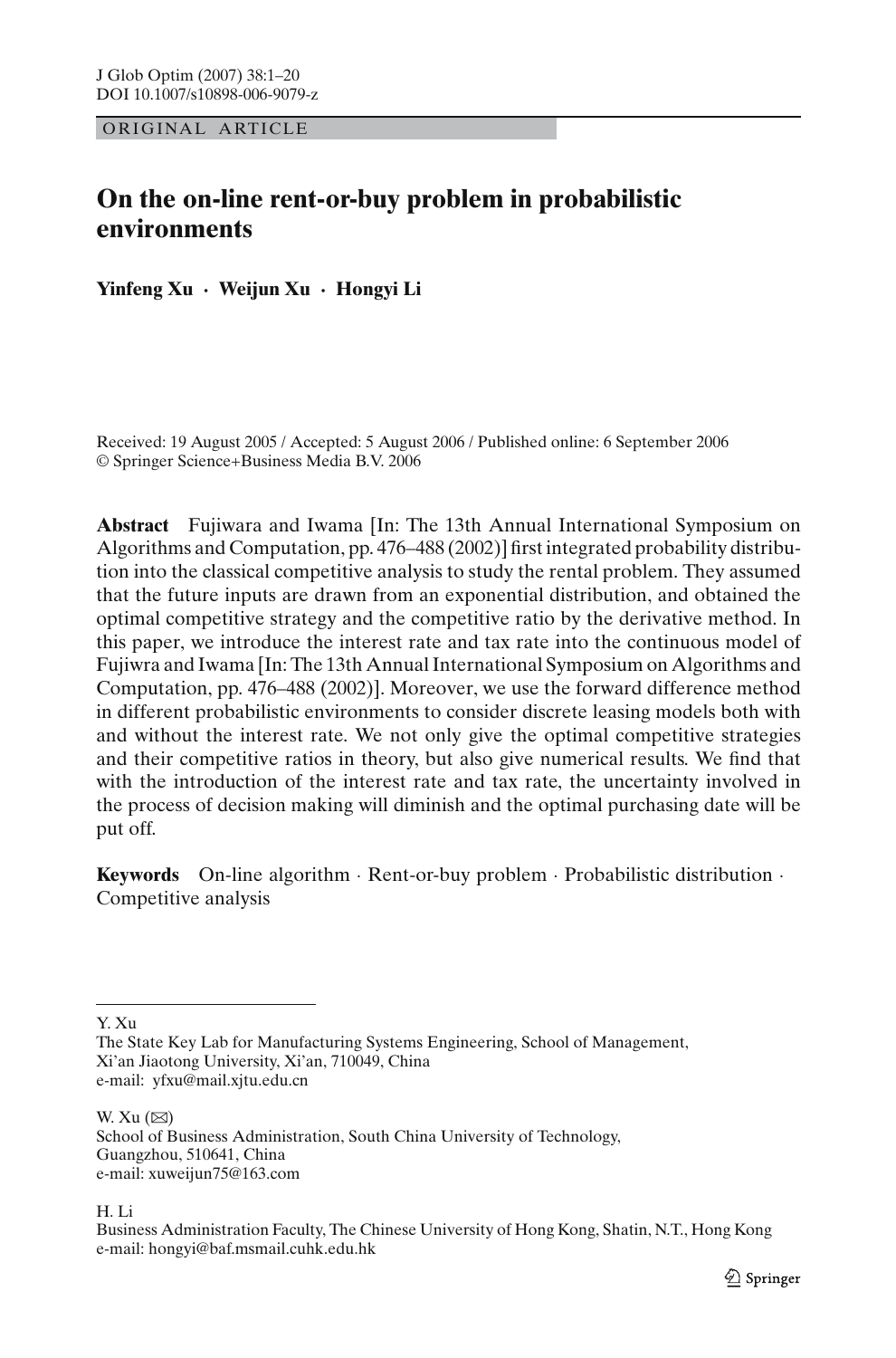### **1 Introduction**

In this paper, we consider improving the performance measure of competitive analysis by integrating more information of the input structures into pure competitive analysis. We introduce the interest rate and tax rate into the continuous model of Fujiwra and Iwama [\[10](#page-19-0)]. Moreover, we use the forward difference method in different probabilistic environments to consider discrete leasing models both with and without the interest rate. We not only give the optimal competitive strategies and their competitive ratios in theory, but also give some numerical results. It could be found that the introduction of an interest rate and a tax rate would diminish the uncertainty involved in the process of decision making and put off the optimal purchasing date. This is only a small move to obtain a more realistic solution of the problem; however, the analysis is much more complicated because of the introduction of new parameters. There are also other interesting insights not found in the Fujiwra's and Iwama's model with no interest rate and tax rate. Therefore, we generalize the Fujiwra and Iwama model with significant results.

### 1.1 Foundations

Many economic and financial decisions that are subject to uncertainty are conducted in an ongoing fashion. For example, decisions related to currency exchange, stock transactions or mortgage financing, etc., have to be made on-line. There are two approaches to the problem: the classical approach and the competitive analysis. The classical approach to studying the performance of on-line decision-making processes (algorithms) relies on the use of probabilistic analysis. In the classical approach, decision-makers faced by uncertainty often have two different types of models. The first type of model makes assumptions about the future distribution of relevant variables such as exchange rates or mortgage rates, and aims for an acceptable average outcome. The second type of model focuses on the worst case and then makes a decision. It is well recognized in the literature that these two types of models may give unrealistic on-line algorithms that are far from optimal. Furthermore, for many real-life problems, an adequate stochastic model is extremely difficult or costly to devise.

In competitive analysis (which was first applied to on-line algorithms by Sleator and Tarjian [\[20](#page-19-1)]), we contrast the performance of an on-line strategy with that of an optimal off-line strategy. We assume that the optimal off-line strategy has full knowledge of future events. We minimize the worst-case ratio of on-line cost to optimal cost or of optimal profit to on-line profit, for some measure of cost or of profit. Note that if this ratio is bounded for all event sequences, then the on-line strategy is competitive. We define the competitive ratio of this strategy to be the supremum of this ratio for the profit measure and the infimum of this ratio for the cost measure.

Specifically, an on-line algorithm incrementally receives one observation (the input) in each time period. An output is generated through the algorithm without knowledge of the values of future observations. In a competitive analysis, an on-line algorithm *A* is compared to an optimal off-line algorithm *OPT*. The optimal off-line algorithm has full information of the entire input sequence and can act optimally. The performance measure has an advantage over the traditional average-case measure. For most nontrivial decision-making activities it is analytically difficult for the traditional average-result measure to come up with an accurate probabilistic model solution  $[15, 16]$  $[15, 16]$  $[15, 16]$  $[15, 16]$ .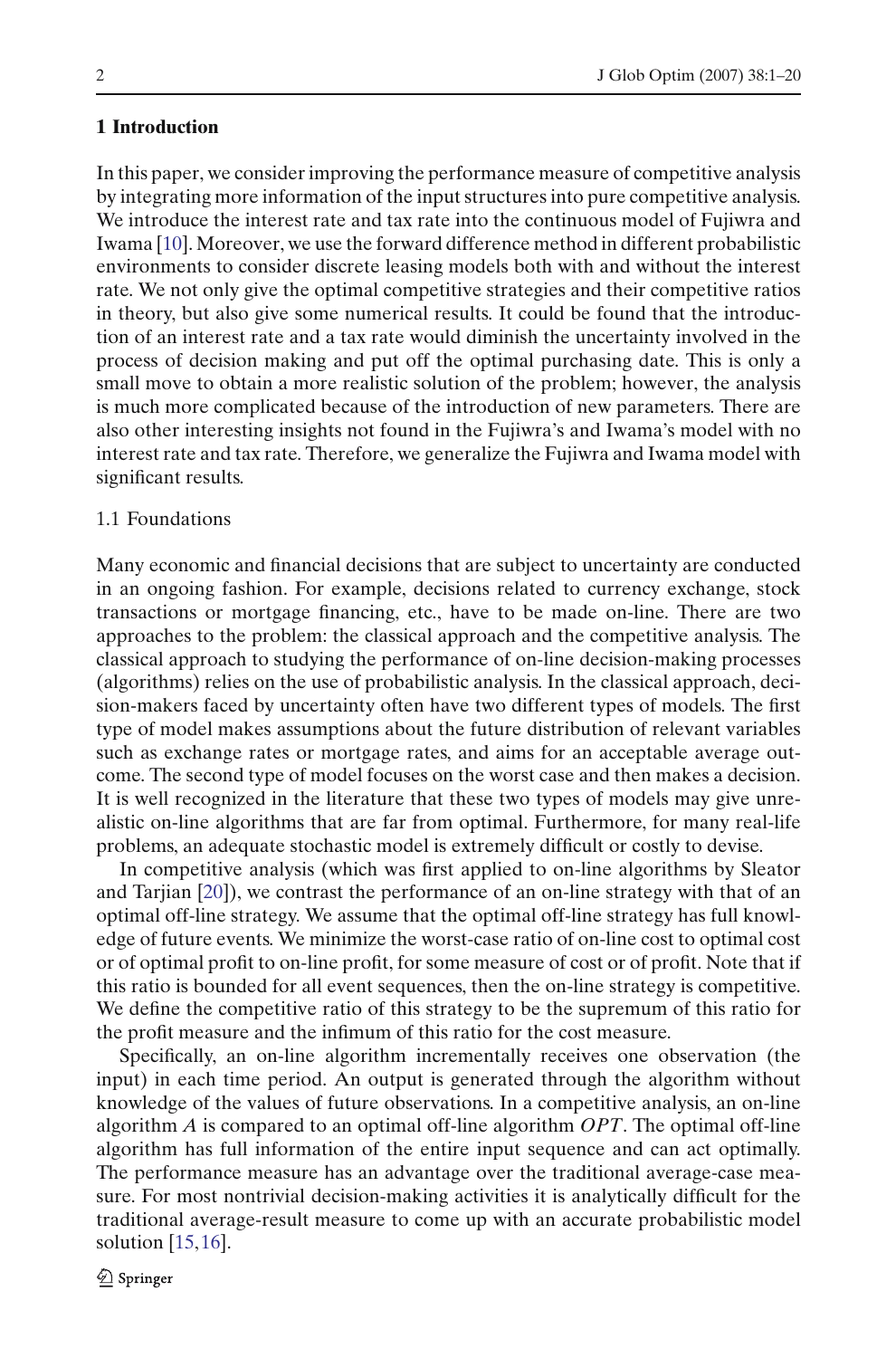Consider a cost problem. For a given input sequence *I*, denote  $C_A(I)$  and  $C_{\text{OPT}}(I)$ as the costs incurred by *A* and OPT in process *I*, respectively. Algorithm *A* is called α-competitive if there are constants  $\alpha$  and  $\beta$  such that,

$$
C_A(I) \le \alpha \cdot C_{\text{OPT}}(I) + \beta,\tag{1}
$$

for all input sequences *I*. For a competitive algorithm it must perform well on all input sequences. A similar definition can be given for on-line profit maximization problems.

From the above definition, it is clear that the competitive ratio is a worst case performance measure. Therefore, intuitively we can view an on-line problem as a two person (zero-sum) game between an adversary and the on-line player. In general, randomization is required to obtain optimal (expected) competitive performance. The on-line player chooses an on-line algorithm and it is known to the adversary. The adversary then chooses an input sequence. The payoff to the adversary is the ratio of optimal off-line cost to on-line cost, or the performance ratio. Assume that the adversary generates the input sequence oblivious to the on-line player's random choices. With full knowledge of the probability distributions of the on-line algorithm, the input sequence is produced by the oblivious adversary in advance. Therefore, it is straightforward to extend the analysis of the competitive ratio measure to randomized on-line algorithms. Specifically, the randomized competitive ratio with respect to an oblivious adversary is defined the same as (1) with  $E[C_A(I)]$  replacing  $C_A(I)$  where *E*[·] is the expected value with respect to the random choices made by *A* [\[4](#page-19-4),[7](#page-19-5)].

#### 1.2 Related work

In recent years, there has been a large literature on competitive analysis, which is considered as a complementary approach in the analysis of algorithmic decision-making under uncertain conditions. Specifically, the competitive approach is shown to be productive for a variety of on-line financial problems. For the on-line leasing problem, the prototype is the well-known "ski-rental" example put forward by Karp [\[14\]](#page-19-6) in the field of theoretical computer science. We briefly review the basic leasing model and its main conclusion as follows. In a rental activity, let *t* be the total number of actual leases, and the costs of renting and purchasing equipment be 1 and a positive integer *s*, respectively. For the off-line problem, if  $s \le t$ , then buy; otherwise rent. For the on-line problem, we consider the following deterministic on-line strategy: rent up to *k* times and then buy. Thus, if  $t \leq k$ , then always lease. Denote this on-line strategy by  $A(k)$  ( $k = 0, 1, 2, \ldots$ ), then the optimal on-line strategy is  $A(s - 1)$ , and its competitive ratio is 2 − 1/*s*. A series of research has been carried out on this basic model. Karlin et al. [\[13\]](#page-19-7) make a significant contribution to on-line analysis for what they call "the ski-rental-family of problem." They give a randomized on-line algorithm with a competitive ratio that is optimal  $\frac{e}{e-1} \approx 1.582$ . Irani and Ramanathan (1998 Personal Communication) study the situation when the purchase price varies but the rental cost stays fixed, and respectively, give out the upper and lower bounds of the competitive ratio for deterministic and randomized algorithms. They also define a  $\Delta$ statistical adversary and present a deterministic algorithm against it. El-Yaniv et al. [\[7](#page-19-5)] point out that the investor is often confronted with an important factor—interest rate *i*, which may be an essential feature of any reasonable financial model. They analyze the leasing problem with the interest rate, and give the competitive ratio of optimal deterministic algorithm  $1 + (1 + i)(1 - \frac{1}{s})(1 - s\frac{i}{i+1})$  (therein, if  $i = 0$ , then 2 Springer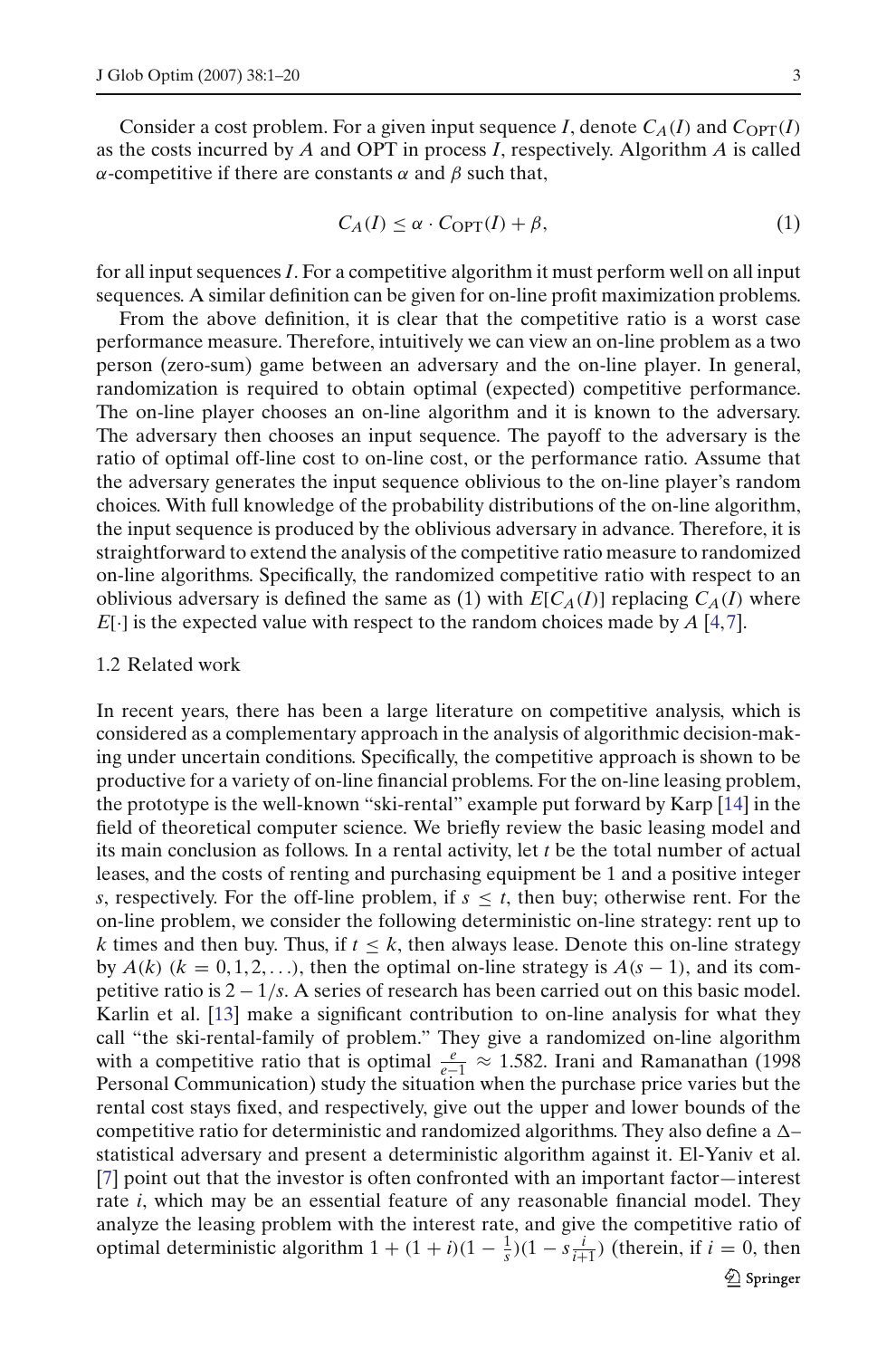$2-\frac{1}{s}$ ) and the competitive ratio of optimal randomized algorithm  $2-\frac{\left(\frac{s}{s-1}\right)^{\gamma}-2}{\left(\frac{s}{s-1}\right)^{\gamma}-1}$ , where  $\gamma = \frac{\ln(1-s(1-\frac{1}{1+i}))}{\ln 1}$  $\frac{\text{ds}(1-\frac{1}{1+i})}{\ln \frac{1}{1+i}}$  (therein, if  $i \to 0$ , then  $\gamma = s$ ; if  $s \to \infty$ , then  $2 - \frac{e-2}{e-1} \approx 1.582$ ). al-Binali [\[2\]](#page-19-8) builds a famous Risk–Reward framework to analyze the rental problem and the unidirectional trading problem. The framework explains that investors may be willing to increase their risk for some form of reward. Albers et al. [\[1\]](#page-19-9) introduce and explore natural delayed information and action models to analyze several well-known on-line problems inclusive of a rental problem in which time relevant information is available and the time in which a decision has an effect may be decoupled. Moreover, there are many extensible researches of the basic rental problem [\[3,](#page-19-10)[6,](#page-19-11)[8\]](#page-19-12).

The previous research always avoided possibility distribution assumption. Raghavan [\[18](#page-19-13)], however, proposes a middle ground: the *statistical adversary*—an adversary who generates the input that is constrained to satisfy certain statistical properties. Raghavan uses this notion to analyze a simple version of the *asset allocation problem* in investment theory. Fujiwara and Iwama [\[10](#page-19-0)] first break through the customary rule to integrate a possibility distribution assumption into the pure competitive analysis in order to study the on-line leasing problem, where by they assume that the input sequences are subject to an exponential distribution. By integrating more information, they obtain more favorable results that are consistent with reality.

Other than the above-mentioned methods of competitive analysis, there are many other studies of the rental problem. Indeed, it is an optimal stopping problem, so the sequential decision-making method that plays an important role in mathematical statistics can be also used to solve the leasing problem. Moreover, for time sequential decision making to save costs, the investor often emphasizes the time value, and hopes to stop activity immediately if enough information is available. It is beyond the scope of this paper to survey those studies related to the leasing problem. We briefly mention only a few here. For example, [\[17](#page-19-14),[19\]](#page-19-15) emphasize asset lease contracts and the tax effects on *lease-and-buy* decision making, and [\[21](#page-19-16)[,22\]](#page-19-17) discuss a class of Bayesian optimal stopping and a decision rule of geometric distribution.

# 1.3 Our contribution

The purpose of this study is to improve the performance measurement of competitive analysis by integrating more information of the input structures into pure competitive analysis. We first extend the model in [\[10\]](#page-19-0) by introducing the interest rate and tax rate to obtain a more realistic solution of the problem. While some of the results in [\[10\]](#page-19-0) still hold, we find some new results that do not exist in the Fujiwra and Iwama model. Therefore, we generalize the Fujiwra and Iwama results. However, the gain is without a cost. The introduction of new parameters makes the analysis much more complicated.

We find that if the average cost of always leasing without an interest rate is less than the reciprocal of the product between the discount factor and the relative opportunity cost to purchase the equipment, then the optimal strategy for an investor is to lease the equipment forever. Otherwise, the optimal strategy for an investor is to purchase the equipment after leasing for several periods. Moreover, using the forward difference method, we also investigate the discrete leasing model without an interest rate and with an interest rate in different probabilistic environments. The reason that we consider the geometric distribution comes from the *coin-tossing* idea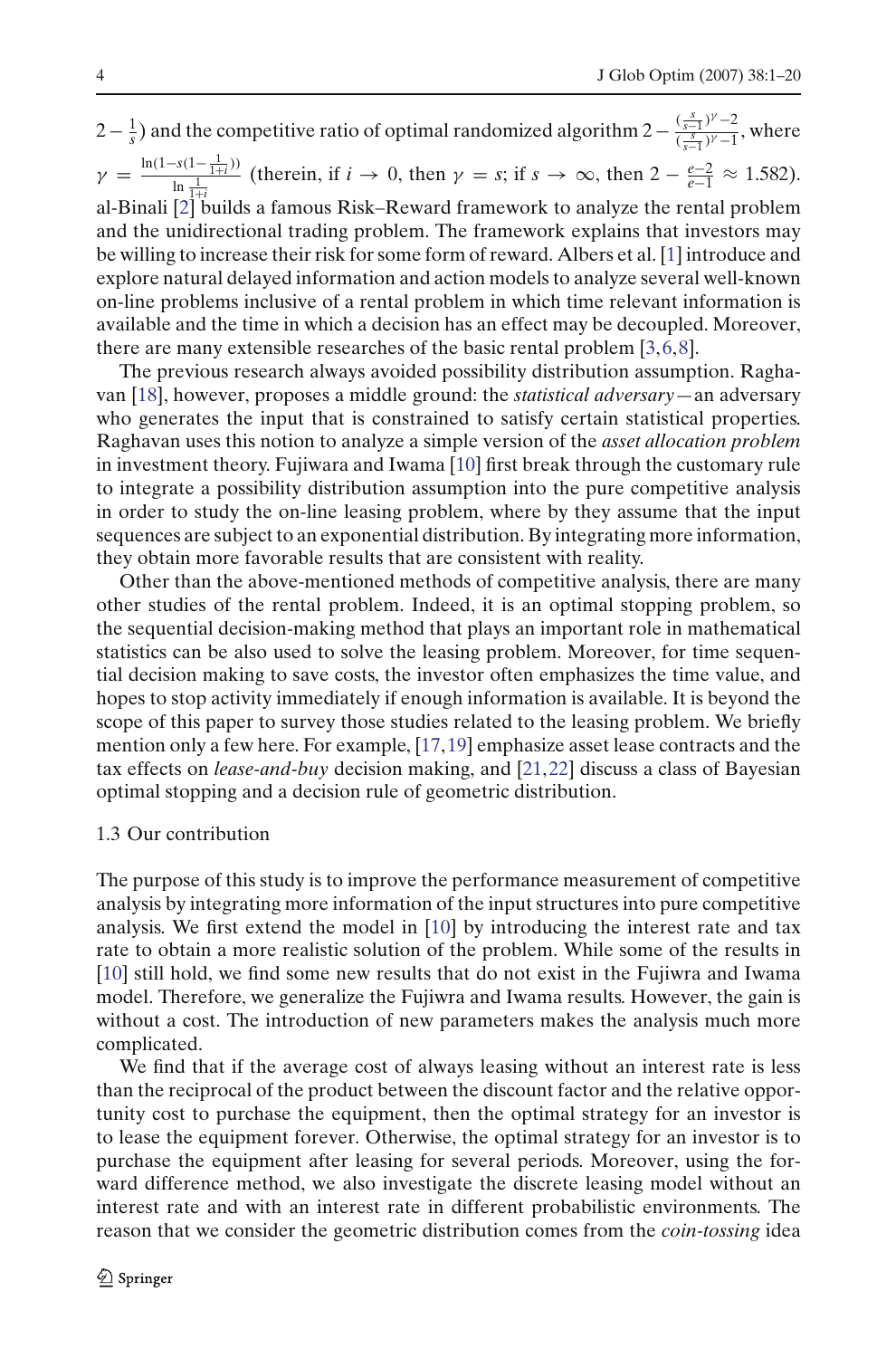that the leasing does not cease until the purchasing appears. Moreover, in probability theory, the leasing activity in every period is similar to conducting a Bernoulli trial to rent continuously or to purchase immediately. More important, the leasing problem is essentially discrete, so a geometric distribution may be more reasonable to depict its input structures. From numerical analysis, it can be found that the introduction of an interest rate and a tax rate would diminish the uncertainty involved in the process of decision making and the optimal purchasing date would be put off.

It is well known that the worst-case competitive analyses have provided us with many analytically elegant results. However, they have serious limitations [\[5](#page-19-18),[9\]](#page-19-19). The pure competitive analysis always assumes that an on-line player has no information for input sequences. This assumption seems to be unrealistic when a decision-maker does have some partial (statistical) information on the pattern of input sequences [\[12\]](#page-19-20). Therefore, the application of competitive algorithms may lead to inferior performance relative to Bayesian algorithms in such cases. Note that the competitive analysis of the worst case emphasizes the difficulty of estimating the input distribution. While it is possible for many combinatorial problems with more complicated input structures [\[11,](#page-19-21)[23\]](#page-19-22), we can find a number of interesting on-line problems with relatively simple and tractable input structures. We can accurately characterize their input structures by using statistical theory to perform a stochastic competitive analysis. We believe that our analysis, as well as the results in [\[10\]](#page-19-0), will be helpful in overcoming these difficulties.

The rest of the paper is organized as follows. In Sect. [2,](#page-4-0) we review the Fujiwra and Iwama model with no interest rate and with the input information drawn from an exponential distribution. we then introduce the interest rate and tax rate into this continuous model to extend the results in [\[10](#page-19-0)]. In Sect. [3,](#page-9-0) because the rental problem is a discrete problem, we build a discrete model with input information drown from a geometric distribution. We first analyze the case without an interest rate and tax rate, and then introduce the two rates into the discrete model and obtain new results. For example, with the introduction of an interest rate and a tax rate, the uncertainty involved in decision making diminishes, and the optimal purchasing date is put off. Moreover, several numerical examples are given in Sect. [4.](#page-14-0) Finally, Sect. [5](#page-18-0) concludes the paper.

#### <span id="page-4-0"></span>**2 Optimal analysis of the continuous model**

We consider the following deterministic on-line leasing strategy  $A(k)$ : rent up to  $k$ times and then buy. Let  $Cost_{ON}(t, k)$  and  $Cost_{OPT}(t)$  denote the cost of the on-line algorithm and the cost of the optimal off-line algorithm, respectively, where *t* is the total number of the actual leases. Fujiwara and Iwama study the continuous model and propose the stochastic competitive ratio as follows.

**Definition 1** Let the total number of the actual leases be a stochastic variable *X*, which is drawn from a known probability distribution with probability density function  $f(t)$ . The stochastic competitive ratio is then defined as

$$
C(k) = E_X \frac{\text{Cost}_{\text{ON}}(X,k)}{\text{Cost}_{\text{OPT}}(X)} = \int_{t=0}^{\infty} \frac{\text{Cost}_{\text{ON}}(t,k)}{\text{Cost}_{\text{OPT}}(t)} \cdot f(t) \, dt. \tag{2}
$$

<span id="page-4-1"></span>The on-line players use  $f(t)$  to estimate the input structures.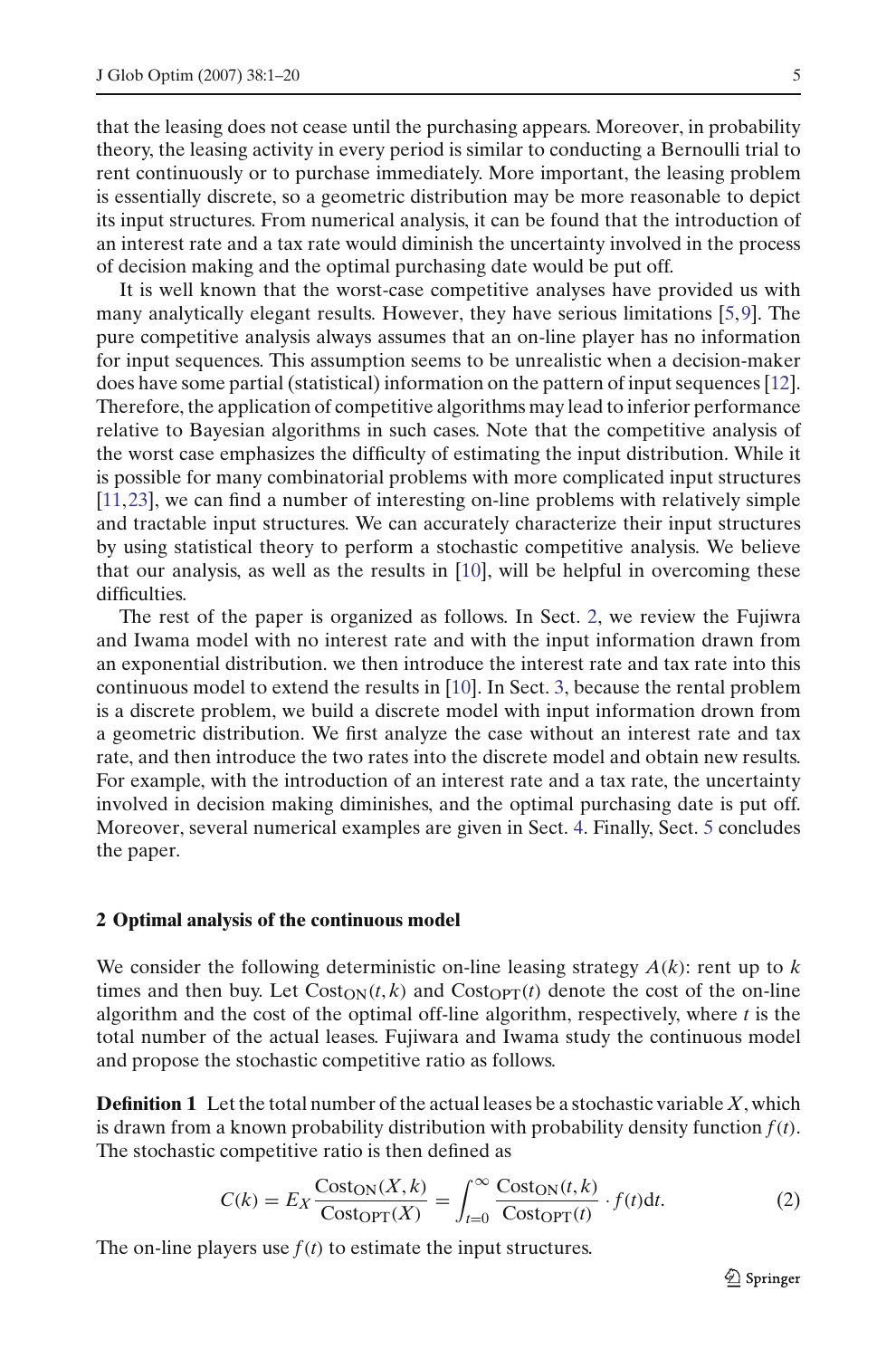For the leasing problem, let  $f(t)$  be the exponential distribution function  $f(t)$  =  $\lambda e^{-\lambda t}$  ( $\lambda > 0$ ). This distribution means that the hazard rate of immediately purchasing in every period of activity is  $\lambda$ , and the hazard rate of continuously renting in every period of activity is  $1 - \lambda$ .

### 2.1 Leasing in a market without an interest rate

Let the costs of renting and purchasing the equipment be 1 and a positive integer *s*, respectively. For the off-line problem, if  $s \leq t$ , then buy; otherwise rent. The first observation is that

$$
CostOPT(t) = min\{s, t\}.
$$
\n(3)

<span id="page-5-0"></span>For the on-line problem, if  $t \leq k$ , then always lease. According to on-line strategy  $A(k)$  ( $k = 0, 1, 2, \ldots$ ), then it is not difficult to see that

$$
Cost_{ON}(t,k) = \begin{cases} t, & t \le k, \\ k+s, & t > k. \end{cases}
$$
 (4)

<span id="page-5-1"></span>Obviously, the optimal strategy is immediate purchasing if *s* is equal to 1, so *s* is at least 2.

According to Eqs. [2,](#page-4-1) [3,](#page-5-0) and [4,](#page-5-1) Fujiwara and Iwama obtain that, for  $0 < k \leq s$ ,

$$
C_1(k) = 1 - e^{-\lambda k} + (k + s) \int_k^s \frac{1}{t} \lambda e^{-\lambda t} dt + \frac{k + s}{s} e^{-\lambda s}
$$
 (5)

<span id="page-5-3"></span><span id="page-5-2"></span>and for  $k > s$ ,

$$
C_2(k) = 1 + \frac{1}{\lambda s} e^{-\lambda s} - \left(\frac{1}{\lambda s} - 1\right) e^{-\lambda k}.
$$
 (6)

<span id="page-5-4"></span>Applying the derivative method, they derive the following results [\[10\]](#page-19-0).

**Theorem 1** *The following strategy provides an optimal stochastic competitive ratio for the exponential input distribution*  $f(t) = \lambda e^{-\lambda t}$  ( $\lambda > 0$ ): (1) *if*  $\frac{1}{\lambda} \leq s$ *, then the investor should rent the equipment forever, and its competitive ratio is*  $1 + \frac{1}{\lambda} e^{-\lambda s}$ . (2) If  $\frac{1}{\lambda} > s$ , *then the investor should purchase the equipment after renting k*<sup>0</sup> *times, where k*<sup>0</sup> *satisfies*  $s^2\lambda - \frac{s}{10} < k_0 < s^2\lambda$ , and its competitive ratio is  $1 - \left(1 - \lambda s - \frac{\lambda s^2}{k_0}\right)e^{-\lambda k_0}$ .

# 2.2 Leasing in a market with an interest rate

The net present values of alternative investments are the main concern when making financial decisions in the capital market. The interest rate is obviously an important factor to consider in financial theory [\[7](#page-19-5)]. In our leasing problem, we will now consider the effect of a financial market interest rate, defined as *i*, on the on-line decisions. We assume that the on-line player needs the equipment throughout the entire *n* contiguous periods. Furthermore, let  $\tau$  be the tax rate that is a proportion of the purchasing cost of the equipment. In general, it is reasonable to assume that  $\frac{1}{s(1+\tau)} > \frac{i}{1+i}$  because the purchase price of the equipment must be less than the present discount value of the alternative of always leasing  $\left(s(1 + \tau) < \sum_{j=0}^{\infty} \frac{1}{(1+i)^j}\right)$ . Otherwise, by forever leasing the equipment without purchasing, the on-line player can attain a competitive2 Springer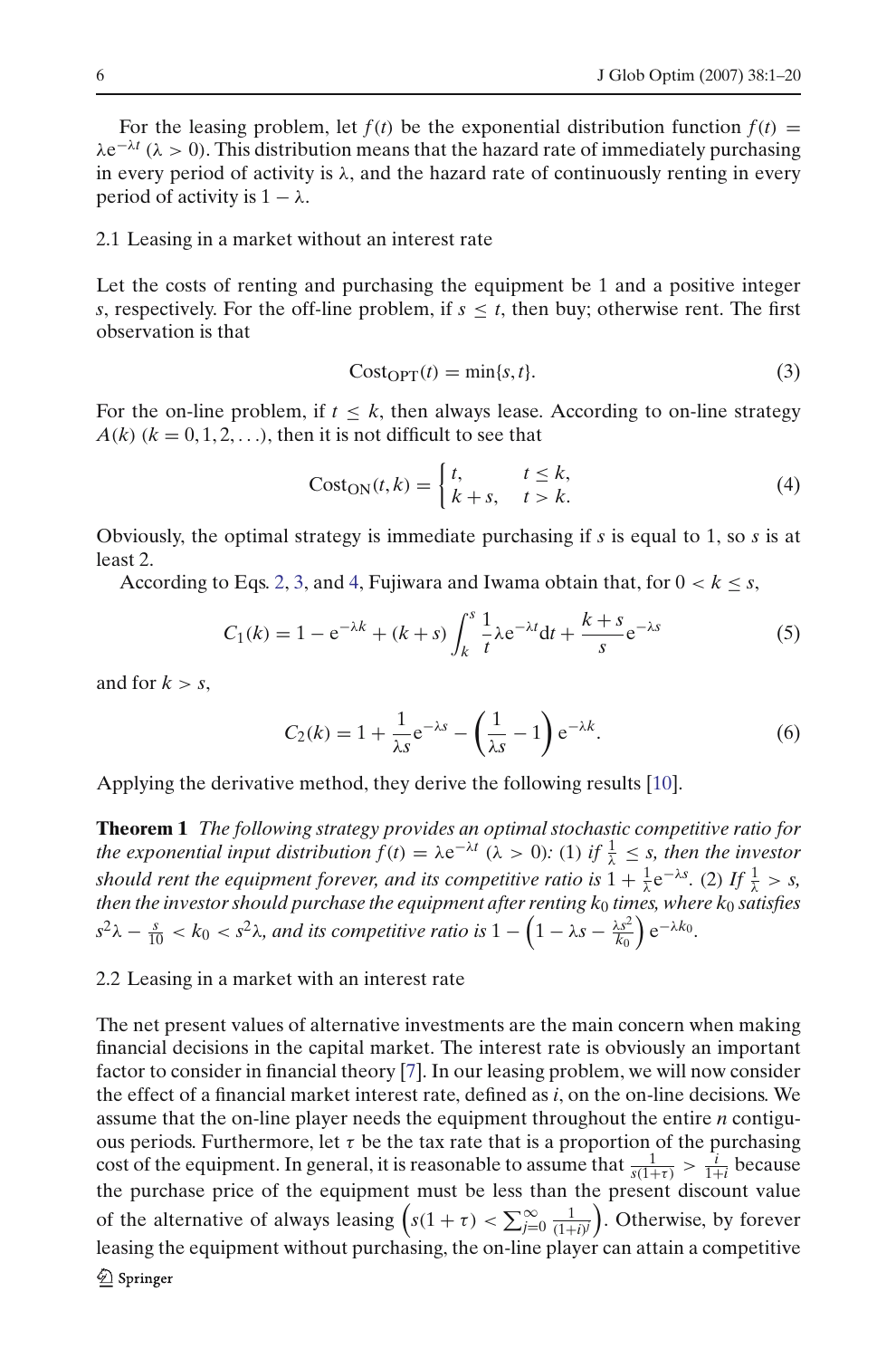ratio of 1. Define  $\beta = \frac{1}{1+i}$ , and then  $\frac{1}{s(1+\tau)} + \beta - 1 > 0$ . This is the relative opportunity cost to purchase the equipment. To make our expression simple, let  $\xi = \frac{1}{s(1+\tau)} + \beta - 1$ .

Clearly, assume that as  $\frac{1}{s(1+\tau)} > \frac{i}{1+i}$ , the adversary player will never purchase the equipment after leasing it for some time (as in [\[7\]](#page-19-5)). Therefore, for any *n*, the optimal off-line decision-making cost is

$$
Cost_{\text{OPT}}(t) = \begin{cases} \frac{1-\beta'}{1-\beta}, & t \le n^*, \\ s(1+\tau) & t > n^*, \end{cases} \tag{7}
$$

<span id="page-6-0"></span>where  $n^*$  is the number of rentals of which the total present value is  $s(1 + \tau)$ . In other words, *n*<sup>\*</sup> is the root of  $\frac{1-\beta^n}{1-\beta} = s(1+\tau)$ . That is,

$$
n^* = \frac{\ln(1 - s(1 + \tau)(1 - \beta))}{\ln \beta} = \frac{\ln\left(1 - \frac{is(1 + \tau)}{1 + i}\right)}{\ln \frac{1}{1 + i}}.
$$

Based on the strategies, set  $A(k)$ : rent k times and then buy, where  $0 \le k \le n - 1$ , the on-line decision-making cost is obviously

$$
Cost_{ON}(t,k) = \begin{cases} \frac{1-\beta^t}{1-\beta}, & t \le k, \\ s\beta^k(1+\tau) + \frac{1-\beta^k}{1-\beta} & t > k. \end{cases}
$$
(8)

<span id="page-6-1"></span>According to [\(2\)](#page-4-1), [\(7\)](#page-6-0), and [\(8\)](#page-6-1), we can obtain that, for  $0 < k \le n^*$ ,

$$
C_1(k) = 1 - e^{-\lambda k} + (1 - \beta^{n^* + k}) \int_k^{n^*} \frac{\lambda e^{-\lambda t}}{1 - \beta^t} dt + \left[ \beta^k + \frac{1 - \beta^k}{s(1 + \tau)(1 - \beta)} \right] e^{-\lambda n^*} \tag{9}
$$

<span id="page-6-3"></span><span id="page-6-2"></span>and for  $k > n^*$ ,

$$
C_2(k) = 1 - e^{-\lambda n^*} + \frac{1}{s(1+\tau)(1-\beta)} \int_{n^*}^{k} (1-\beta^k) \lambda e^{-\lambda t} dt
$$

$$
+ \left[ \beta^k + \frac{1-\beta^k}{s(1+\tau)(1-\beta)} \right] e^{-\lambda k}.
$$
(10)

Note that, for  $i \to 0$  and  $\tau = 0$ , it can be shown that  $n^* \to s$ . The optimal off-line cost  $(7)$  and the on-line cost  $(8)$  then degenerate into  $(3)$  and  $(4)$  without an interest rate and a tax rate, respectively. Accordingly, the expressions [\(9\)](#page-6-2) and [\(10\)](#page-6-3) degenerate into [\(5\)](#page-5-2) and [\(6\)](#page-5-3), respectively. Thus similar to the analysis of Theorem [1,](#page-5-4) we have the following results.

<span id="page-6-4"></span>**Theorem 2** *Suppose that the inputs are drawn from the exponential distribution function*  $f(t) = \lambda e^{-\lambda t}$  ( $\lambda > 0$ ). Let *i* be the interest rate in the financial market, and  $\delta(i) =$  $\frac{(1+i)\ln(1+i)}{i}$ . Then, the following strategy provides an optimal stochastic competitive *ratio.*

1. If  $\frac{1}{\lambda} < \frac{1}{\xi \cdot \delta(i)}$ , then the average cost of always leasing without an interest rate is less *than the reciprocal of the product between the discount factor and the relative opportunity cost. The optimal strategy for an investor is to lease the equipment forever, and the competitive ratio is*  $1 + \frac{\xi^2 \delta(i)}{\lambda - \ln \beta} e^{-\lambda n^*}$ .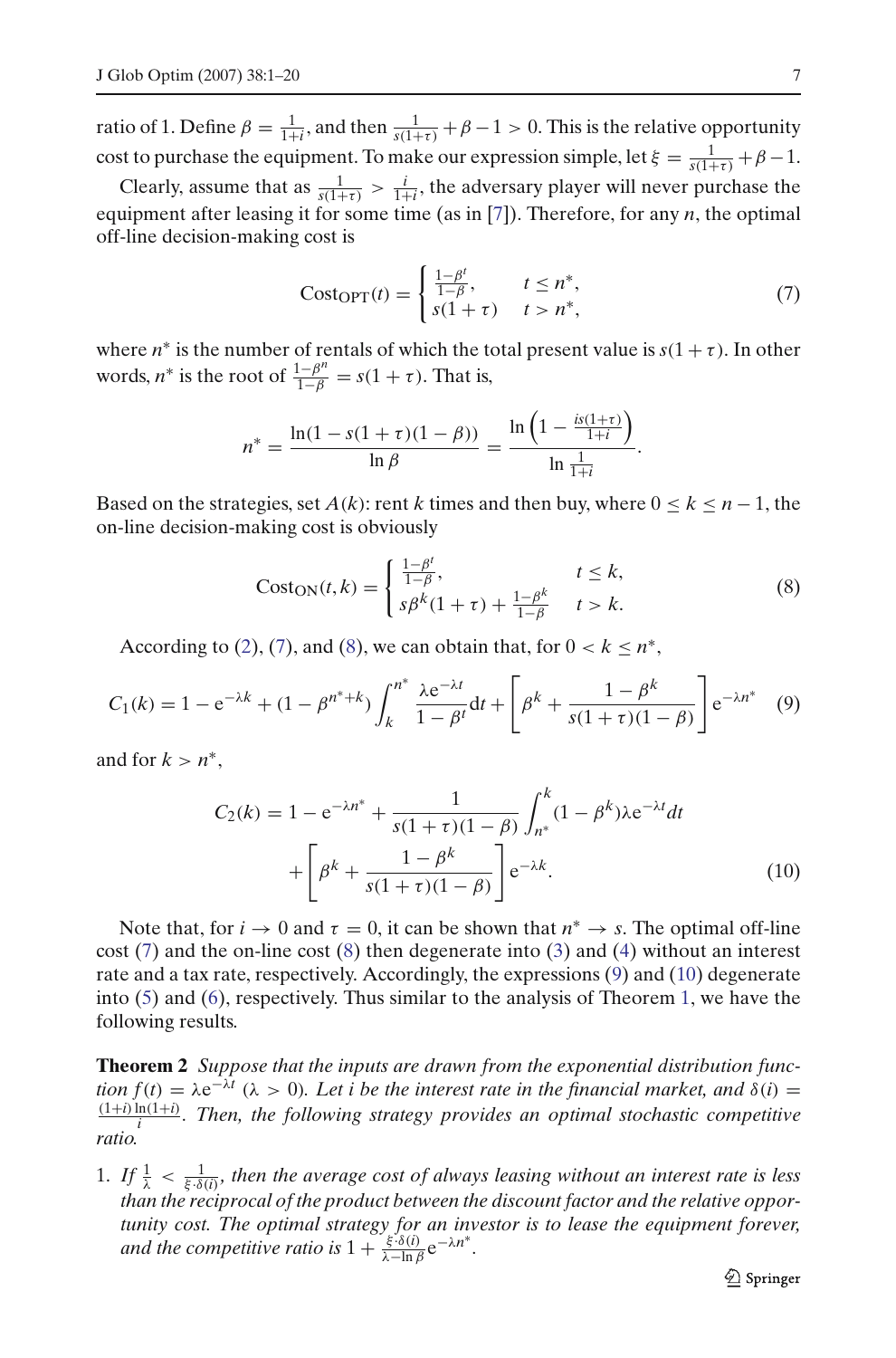- 2. If  $\frac{1}{\lambda} = \frac{1}{\xi \cdot \delta(i)}$ , then the average cost of always leasing without an interest rate is equal *to the reciprocal of the product between the discount factor and the relative opportunity cost. The optimal strategy for an investor is to purchase the equipment after n*<sup>\*</sup> *periods, and the competitive ratio is*  $1 + \beta^{n^*} e^{-\lambda n^*}$ .
- 3. If  $\frac{1}{\lambda} > \frac{1}{\xi \cdot \delta(i)}$ , where  $\lambda > \frac{s(1+\tau)\ln\beta}{2}(1-\sqrt{\frac{4}{s(1+\tau)(1-\beta)}}-3)$ , then the average cost of *always leasing without an interest rate is more than the reciprocal of the product between the discount factor and the relative opportunity cost. The optimal strategy for an investor is to purchase the equipment after k*<sup>0</sup> *periods, and the competitive ratio*  $is$  1 - [1 -  $\frac{\lambda s \beta^{k_0}(1+\tau)}{\delta(i)(1-\beta^{k_0})} + \frac{\lambda}{\xi \cdot \delta(i)(1-\beta^{k_0})}$ ]e<sup>- $\lambda k_0$ </sup>*, where k*<sub>0</sub> *satisfies k*<sub>0</sub> <  $\frac{1}{\ln \beta}$  ln(1 -  $\frac{\lambda}{\xi \cdot \delta(i)}$ )*, where k*<sup>0</sup> *is established by using the dichotomous search algorithm in the polynomial time*  $O(\log(\frac{1}{\ln \beta} \ln(1 - \frac{\lambda}{\xi \cdot \delta(i)}))).$
- 4. If  $\frac{1}{\lambda} \to \infty$ , i.e. the average cost of always leasing without an interest rate approaches  $+\infty$ *, then the optimal competitive ratio of any strategy A(k) is*  $\frac{1}{s(1+\tau)(1-\beta)} + (1-\tau)(1-\tau)$ 1 *<sup>s</sup>*(1+τ )(1−β))β*k. The optimal strategy for an investor is to purchase the equipment at the very beginning, and the competitive ratio approaches 1.*

*Proof* Differentiating  $C_1(k)$  and  $C_2(k)$ , respectively, we can get their first and secondorder derivatives.

$$
\frac{dC_1(k)}{dk} = \lambda e^{-\lambda k} - \beta^{n^*+k} \ln \beta \int_k^{n^*} \frac{\lambda e^{-\lambda t}}{1 - \beta^t} dt - (1 - \beta^{n^*+k}) \frac{\lambda e^{-\lambda k}}{1 - \beta^k}
$$

$$
- \frac{\beta^{n^*+k} \ln \beta}{s(1 + \tau)(1 - \beta)} e^{-\lambda n^*}
$$

$$
\frac{d^2C_1(k)}{dk^2} = -\lambda^2 e^{-\lambda k} - \beta^{n^*+k} (\ln \beta)^2 \int_k^{n^*} \frac{\lambda e^{-\lambda t}}{1 - \beta^t} dt - 2\beta^{n^*+k} \ln \beta \frac{\lambda e^{-\lambda k}}{1 - \beta^k}
$$

$$
- \frac{\beta^{n^*+k} (\ln \beta)^2}{s(1 + \tau)(1 - \beta)} e^{-\lambda n^*} - (1 - \beta^{n^*+k}) \frac{-\lambda^2 (1 - \beta^k) e^{-\lambda k} + \lambda e^{-\lambda k} \ln \beta \beta^k}{(1 - \beta^k)^2}
$$

$$
\frac{dC_2(k)}{dk} = \left[ (1 - \frac{1}{s(1 + \tau)(1 - \beta)}) \ln \beta - \lambda \right] \beta^k e^{-\lambda k}.
$$

For  $(1 - \frac{1}{s(1+\tau)(1-\beta)}) \ln \beta < \lambda$ , we have

$$
\frac{dC_1(k)}{dk} < \lambda e^{-\lambda k} + \lambda s \beta^k (1 + \tau)(1 - \beta) \int_k^{n^*} \frac{\lambda e^{-\lambda t}}{1 - \beta^l} dt - \frac{1 - \beta^{n+k}}{1 - \beta^k} \lambda e^{-\lambda k} + \lambda \beta^k e^{-\lambda n^*}
$$

$$
< \lambda e^{-\lambda k} + \frac{\lambda \beta^k (1 - \beta^n)}{1 - \beta^k} (e^{-\lambda k} - e^{-\lambda n^*}) - \frac{1 - \beta^{n+k}}{1 - \beta^k} \lambda e^{-\lambda k} + \lambda \beta^k e^{-\lambda n^*}
$$

$$
= \frac{\lambda \beta^{2k} e^{-\lambda n^*}}{1 - \beta^k} (\beta^{n^* - k} - 1) < 0.
$$

It is obvious that  $C_1(k)$  is a decreasing function of  $k$  for  $0 < k \leq n^*$ ; therefore  $C_1(k)$  becomes minimal when  $k = n^*$ . Note that  $\frac{dC_2(k)}{dk} = \left[ (1 - \frac{1}{s(1+\tau)(1-\beta)}) \ln \beta - \lambda \right] \beta^k e^{-\lambda k}$ 0. It follows that  $C_2(k)$  is a decreasing function of *k* for  $k > n^*$ , and  $C_2(k)$  becomes minimal when  $k \to \infty$ . The optimal competitive ratio is  $1 + \frac{\xi \cdot \delta(i)}{\ln \beta - \lambda} e^{-\lambda n^*}$ . 2 Springer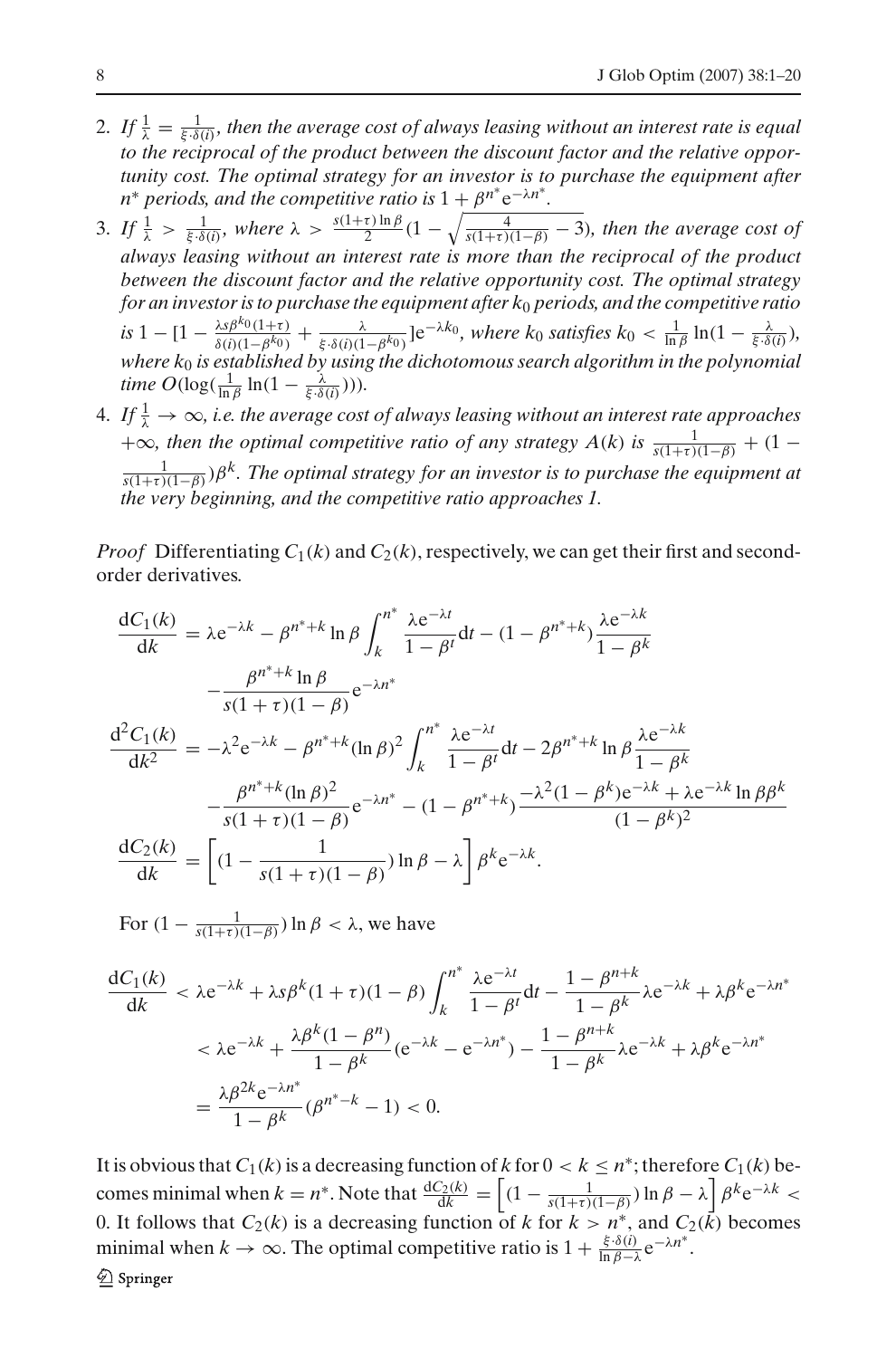For 
$$
(1 - \frac{1}{s(1+\tau)(1-\beta)})
$$
 ln  $\beta > \lambda$ , it is simple to check that  
\n
$$
\lim_{k \to 0} \frac{dC_1(k)}{dk} = -\infty, \quad \lim_{k \to n^*} \frac{dC_1(k)}{dk} = \left[ \left( 1 - \frac{1}{s(1+\tau)(1-\beta)} \right) \ln \beta - \lambda \right] \beta^{n^*} e^{-\lambda n^*} > 0.
$$
\nFor  $\lambda > \frac{s(1+\tau)\ln \beta}{2}(1 - \sqrt{\frac{4}{s(1+\tau)(1-\beta)} - 3})$ , we can prove that  $\frac{d^2C_1(k)}{dk^2} > 0$  as follows.  
\n
$$
\frac{d^2C_1(k)}{dk^2} = \beta^k \left[ \frac{1 - \beta^{n^*}}{1 - \beta^k} \lambda^2 e^{-\lambda k} + \frac{2\beta^{n^*} - \beta^{n^*+k} - 1}{(1 - \beta^k)^2} \lambda e^{-\lambda k} \ln \beta - \beta^{n^*} (\ln \beta)^2 \int_k^{n^*} \frac{\lambda e^{-\lambda t}}{1 - \beta^t} dt - \frac{\beta^{n^*} (\ln \beta)^2}{1 - \beta^{n^*}} e^{-\lambda n^*} \right]
$$
\n
$$
> \beta^k \left[ \frac{1 - \beta^{n^*}}{1 - \beta^k} \lambda^2 e^{-\lambda k} + \frac{2\beta^{n^*} - \beta^{n^*+k} - 1}{(1 - \beta^k)^2} \lambda e^{-\lambda k} \ln \beta - \frac{\beta^{n^*} (\ln \beta)^2}{1 - \beta^k} \int_k^{n^*} \lambda e^{-\lambda t} dt - \frac{\beta^{n^*} (\ln \beta)^2}{1 - \beta^{n^*}} e^{-\lambda n^*} \right]
$$
\n
$$
= \beta^k \left[ \frac{1 - \beta^{n^*}}{1 - \beta^k} \lambda^2 e^{-\lambda k} + \frac{2\beta^{n^*} - \beta^{n^*+k} - 1}{(1 - \beta^k)^2} \lambda e^{-\lambda k} \ln \beta - \frac{\beta^{n^*} (\ln \beta)^2}{1 - \beta^k} e^{-\lambda k} \right]
$$
\n
$$
+ \beta^{n^*+k} (\ln \beta)^2 e^{-\lambda n^*} \left( \frac{
$$

where the expression in brackets in the last inequality is a quadratic function of  $\lambda$ . To obtain  $\frac{d^2C_1(k)}{dk^2} > 0$ , the lower bound  $\lambda$  is estimated by the following:

$$
\frac{1}{2 \cdot \frac{1-\beta^{n^*}}{1-\beta^k}} \left[ -\frac{2\beta^{n^*} - \beta^{n^*+k} - 1}{(1-\beta^k)^2} \ln \beta \right. \\
\left. + \sqrt{\frac{(\ln \beta)^2 (2\beta^{n^*} - \beta^{n^*+k} - 1)^2}{(1-\beta^k)^4} + 4 \cdot \frac{\beta^{n^*} (\ln \beta)^2 (1-\beta^{n^*})}{(1-\beta^k)^2}} \right] \\
= \frac{-\ln \beta [2\beta^{n^*} - \beta^{n^*+k} - 1 + \sqrt{(2\beta^{n^*} - \beta^{n^*+k} - 1)^2 + 4\beta^{n^*} (1-\beta^{n^*}) (1-\beta^k)^2}]}{2(1-\beta^{n^*}) (1-\beta^k)} \\
\leq -\frac{\ln \beta}{2(1-\beta^{n^*}) (1-\beta^k)} \left[ -(1-\beta^{n^*})^2 + \sqrt{(1-\beta^{n^*})^2 + 4\beta^{n^*} (1-\beta^{n^*}) (1-\beta^{n^*})^2} \right] \\
= \frac{(1-\beta^{n^*}) \ln \beta}{2(1-\beta^k)} \left[ 1 - \sqrt{1 + \frac{4\beta^{n^*}}{1-\beta^{n^*}}} \right] \\
= \frac{s(1+\tau) \ln \beta}{2(1+\beta+\beta^2+\cdots+\beta^{k-1})} \left( 1 - \sqrt{\frac{4}{s(1+\tau)(1-\beta)}} - 3 \right) \\
\leq \frac{s(1+\tau) \ln \beta}{2} \left( 1 - \sqrt{\frac{4}{s(1+\tau)(1-\beta)}} - 3 \right).
$$

*<sup>1</sup>* Springer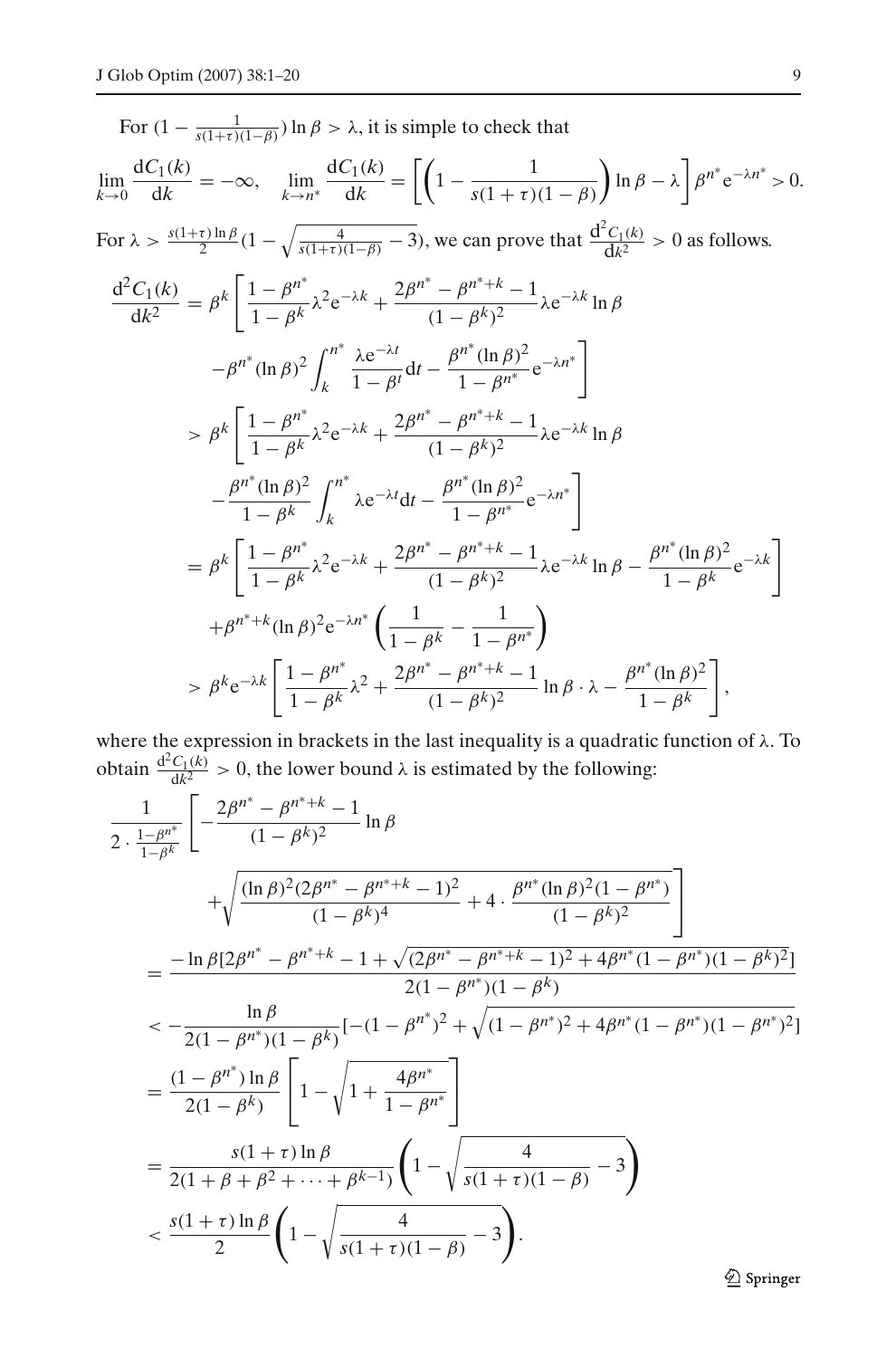For the optimal decision-making date  $k_0$ ,  $\frac{d^2C_1(k)}{dk^2} > 0$  if and only if there is a value *k*<sub>0</sub>. Hence,  $C_1(k_0)$  becomes minimal when  $0 \le k \le n^*$ . Note that the expression  $\frac{dC_1(k)}{dk}|_{k=k_0} = 0$  is a non-linear equation on  $k_0$ . We have difficulty in obtaining an analytic representation of *k*0. However, we obtain the upper bound of *k*<sup>0</sup> as follows. Applying  $\frac{1}{1-\beta^{n^*}} < \frac{1}{1-\beta^k}$  ( $k < t < n^*$ ) to the first derived term  $\frac{dC_1(k)}{dk}$ , we have

$$
\frac{dC_1(k)}{dk} > \lambda e^{-\lambda k} - \frac{\beta^{n^*+k} \ln \beta}{1 - \beta^{n^*}} \int_k^{n^*} \lambda e^{-\lambda t} dt - \frac{1 - \beta^{n^*+k}}{1 - \beta^k} \lambda e^{-\lambda k} - \frac{\beta^{n^*+k} \ln \beta}{1 - \beta^{n^*}} e^{-\lambda n^*}
$$

$$
= \frac{-\beta^k e^{-\lambda k}}{(1 - \beta^k)(1 - \beta^{n^*})} [\lambda (1 - \beta^{n^*})^2 + (1 - \beta^k)\beta^{n^*} \ln \beta].
$$

The last expression becomes zero when  $k = \frac{1}{\ln \beta} \ln(1 + \frac{\lambda(1 - \beta^{n^*})}{\beta^{n^*} \ln \beta})$ , which means that  $k_0 < \frac{1}{\ln \beta} \ln(1 - \frac{\lambda}{\xi \cdot \delta(i)})$  holds for the solution  $k_0$  satisfying  $\frac{dC_1(k)}{dk} = 0$ .

If we consider the worst case analysis, i.e. a larger  $n^*$ , then the value  $k_0$  may be derived by the dichotomous search algorithm in the polynomial time. Let  $B(k)$  =  $\frac{dC_1(k)}{dk}$  ( $k = 1, 2, ..., n^*$ ). The dichotomous search algorithm to determine the value *k*<sup>0</sup> in a finite increasing sequence is given below.

# **Algorithm 1**

**Step 1** Input *B*(1), *B*(2), *B*(3), ..., *B*(*n*<sup>\*</sup>).

- **Step 2** If  $B(\lfloor \frac{n^*+1}{2} \rfloor + 1) > 0$ , then delete sequence  $B(\lfloor \frac{n^*+1}{2} \rfloor + 2)$ ,  $B(\lfloor \frac{n^*+1}{2} \rfloor + 1)$ 3),...,  $B(n^*)$ ; if  $B(\lfloor \frac{n^*+1}{2} \rfloor + 1) < 0$ , then delete sequence  $B(1)$ ,  $B(2)$ ,...  $B(\lfloor \frac{n^*+1}{2} \rfloor).$
- **Step 3** Repeat Step 2 until two items remain in the sequence and compare their absolute sizes, and then output the subscript of the minimal absolute value, i.e.  $k_0$ .

It is easy to know that its time complexity is  $O(\log n^*)$ .

If  $\frac{1}{\lambda} \to +\infty$ , then  $\lambda \to 0$ . We limit this to the expression *C(k)*. We obtain that the optimal competitive ratio of any strategy  $A(k)$  is  $\frac{1}{s(1+\tau)(1-\beta)} + (1 - \frac{1}{s(1+\tau)(1-\beta)})\beta^k$ , which increases monotonically on *k*. This is obviously true for  $0 < k \le n^*$ . For  $n^* < k$ , we can conclude that  $C_2(k) \to \frac{1}{s(1+\tau)(1-\beta)} + (1 - \frac{1}{s(1+\tau)(1-\beta)})\beta^k$ , namely that it converges to a linear function of *k*. It is obvious for optimal strategy to purchase the equipment at the very beginning, and the competitive ratio is limited to 1.

Note that we can extend the results of Theorem [1.](#page-5-4) If  $i \to 0$  and  $\tau \to 0$ , then  $n^* \to s$ , and  $\frac{1}{\xi \cdot \delta(i)} \to s$ . The competitive ratio of case 1 in Theorem [2](#page-6-4) is limited to  $1 + \frac{1}{\lambda s} e^{-\lambda s}$ , and the competitive ratio of case [2](#page-6-4) in Theorem 2 limits to  $1 + e^{-1}$ . Sect. 4 will show by comparing Theorem [2](#page-6-4) with Theorem [1](#page-5-4) by numerical analysis, that there may be one interesting feature: that with the introduction of the interest rate and tax rate, the uncertainty involved in decision making diminishes, and the optimal purchasing date is put off.

### <span id="page-9-0"></span>**3 Optimal analysis of the discrete model**

In actual decision-making activities, many problems are essentially discrete. The input structure is especially simple for the rental problem: its decision-making aim is to seek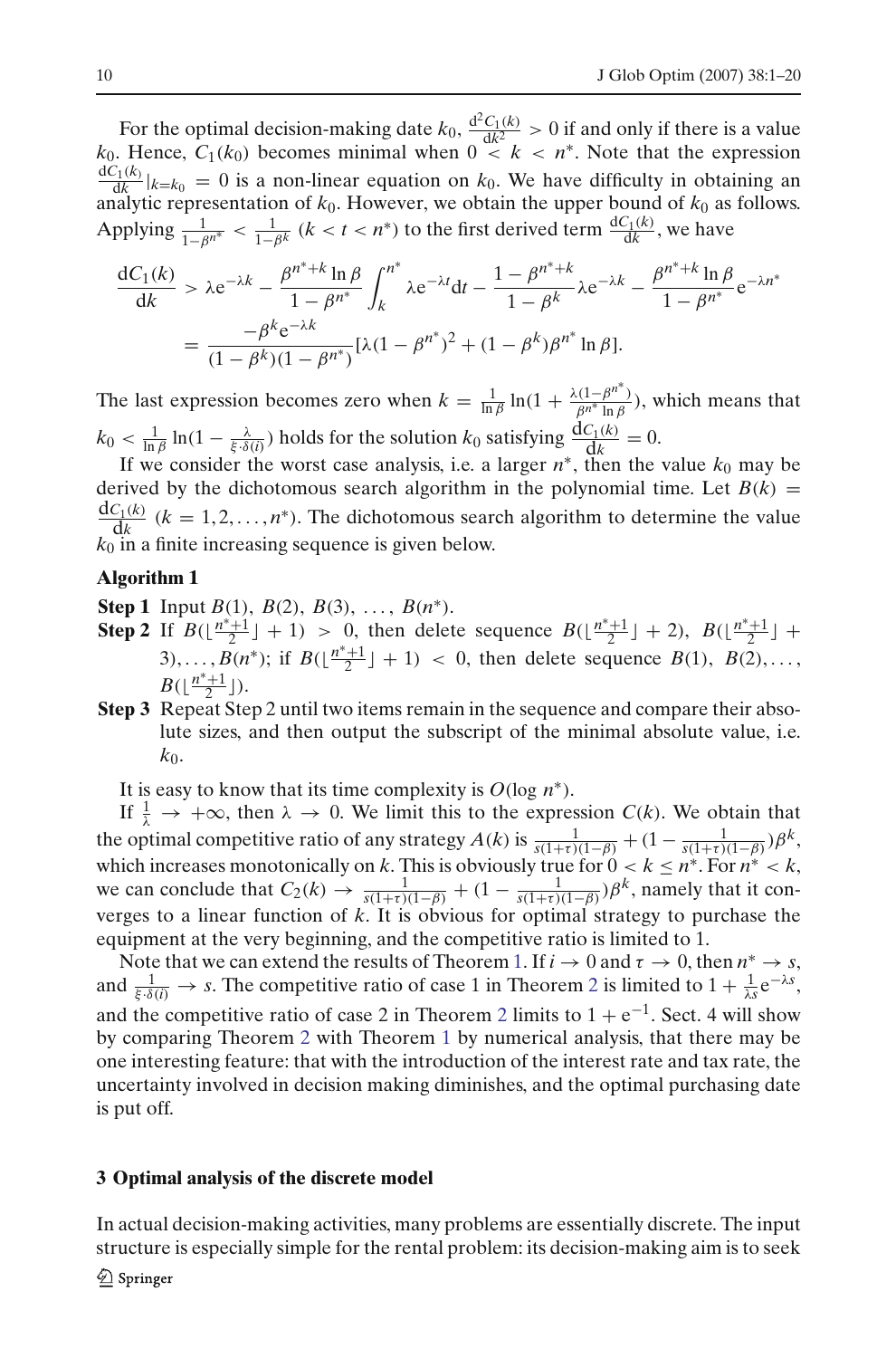the optimally critical point. However, in probabilistic and statistical theory, many probabilistic distributions can effectively depict this characteristic. For the discrete problem, the most representative function is the geometric distribution that is often one of the survival functions. For the decision-making problem of on-line leasing, the input sequence shows that the leasing does not cease until purchasing appears, similar to the *Bernoulli* trial of whether to rent continuously or purchase immediately. Thus, its structure has exactly the property of the geometric distribution. In this study it may be more reasonable to depict the input structures for the leasing problem. Here we use the forward difference method to consider the discrete leasing models without an interest rate and with an interest rate. Similarly, the concept of the stochastic competitive ratio can be defined as follows.

**Definition 2** Let the number of leases be a stochastic variable *X* subject to some type of probability distribution function  $P(X = t)$ . The discrete stochastic competitive ratio is then defined as

$$
C(k) = E_X \frac{\text{Cost}_\text{ON}(X,k)}{\text{Cost}_\text{OPT}(X)} = \sum_{t=0}^{\infty} \frac{\text{Cost}_\text{ON}(t,k)}{\text{Cost}_\text{OPT}(t)} P(X=t),\tag{11}
$$

<span id="page-10-0"></span>where  $P(X = t)$  is a probability function that is used by the investors to approximate the input structures.

For the leasing problem, we consider the geometric distribution function  $P(X =$  $t$ ) =  $\theta$ <sup>*t*-1</sup>(1− $\theta$ ), (*t* = 0, 1, 2, 3, ...), where  $\theta$  is the hazard rate of continuous leasing in every period, and  $1 - \theta$  is the hazard rate of immediately purchasing in every period.

### 3.1 Leasing in a market without an interest rate

Let the costs of leasing and purchasing the equipment be 1 and *s*, respectively. Let  $\tau$  be the tax rate that is a proportion of the price *s*. For the off-line problem, if  $s(1 + \tau) \leq t$ then buy, otherwise rent. The first observation is that

$$
CostOPT(t) = min{s(1 + \tau), t}.
$$
\n(12)

<span id="page-10-1"></span>For the on-line problem, if  $t \leq k$ , then always lease. According to the on-line strategy  $A(k)$  ( $k = 0, 1, 2, \ldots$ ), then

$$
Cost_{ON}(t,k) = \begin{cases} t, & t \le k, \\ k + s(1 + \tau) & t > k. \end{cases}
$$
(13)

<span id="page-10-2"></span>Obviously, the optimal strategy is to immediately purchase if  $s(1 + \tau)$  is equal to 1, so  $s(1 + \tau)$  is at least 2.

According to Eqs. [11,](#page-10-0) [12,](#page-10-1) and [13,](#page-10-2) we have, for  $k = 0, 1, 2, 3, ..., (1 + \tau)s$ , that

$$
C(k) = (1 - \theta^k) + (k + s(1 + \tau))(1 - \theta) \sum_{t = k + 1}^{s(1 + \tau)} \frac{1}{t} \theta^{t - 1} + \frac{k + s(1 + \tau)}{s(1 + \tau)} \theta^{s(1 + \tau)}
$$
(14)

<span id="page-10-4"></span><span id="page-10-3"></span>and for  $k = s(1 + \tau) + 1$ ,  $s(1 + \tau) + 2$ ,  $s(1 + \tau) + 3$ ,...

$$
C(k) = (1 - \theta^{s(1+\tau)}) + \frac{1-\theta}{s(1+\tau)} \sum_{t=s(1+\tau)+1}^{k} t \theta^{t-1} + \frac{k+s(1+\tau)}{s(1+\tau)} \theta^k.
$$
 (15)

<span id="page-10-5"></span>Then we obtain the following result.

**◯** Springer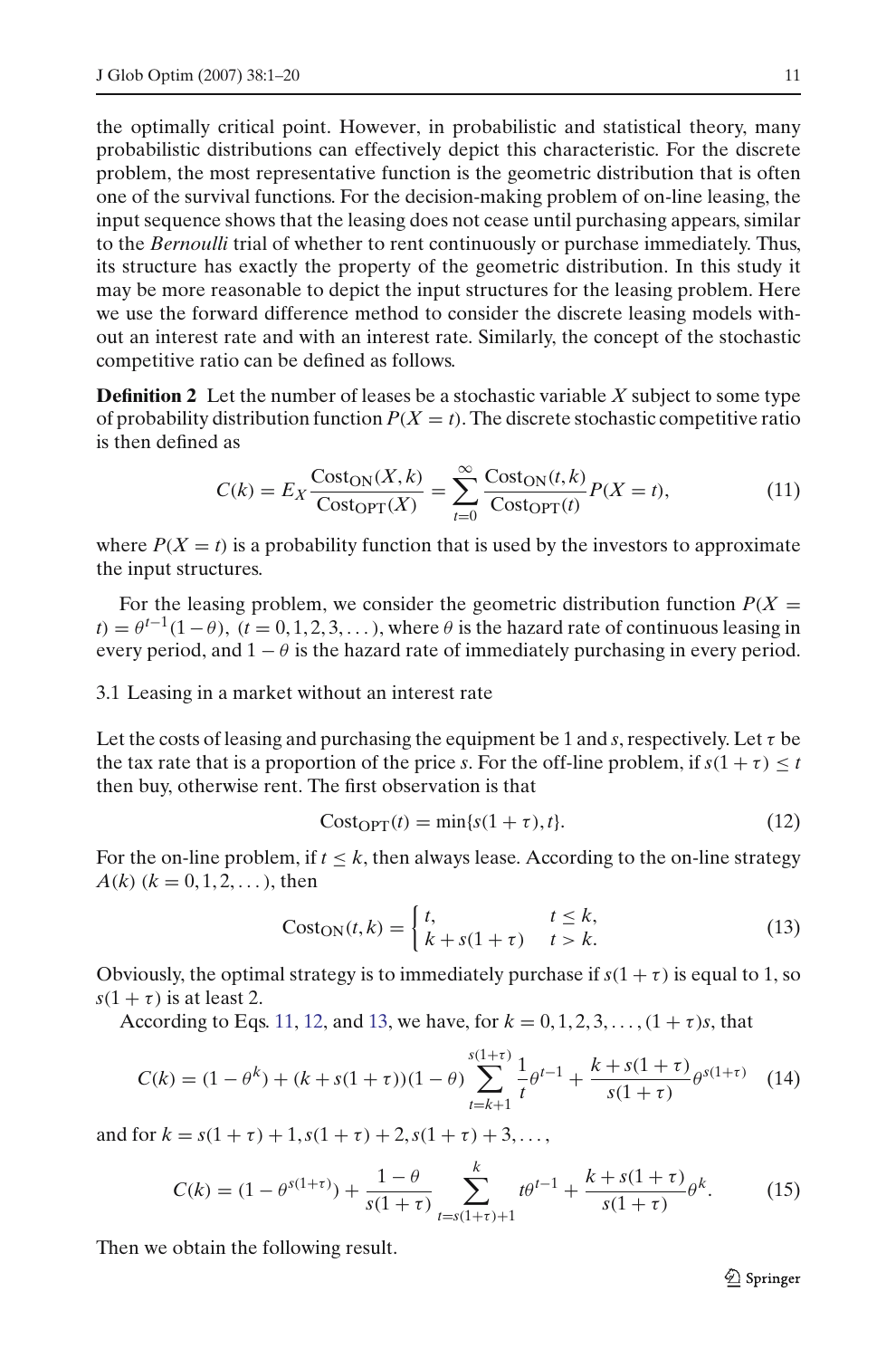**Theorem 3** *Let X be a random variable for the total number of times that the investor leases the equipment, and the inputs are drawn from a geometric distribution that the probability function is*  $P(X = t) = (1 - \theta)\theta^{t-1}$ . The following strategy provides an *optimal stochastic competitive ratio.*

- 1. If  $\frac{1}{1-\theta} < s(1+\tau)$ , then the average cost of always leasing is less than the purchasing  $\cos t s(1 + \tau)$ *. The optimal strategy for an investor is to lease the equipment forever, and the competitive ratio is*  $1 + \frac{\theta^{s(1+\tau)}}{s(1+\tau)(1-\theta)}$ *.*
- 2. If  $\frac{1}{1-\theta} = s(1+\tau)$ , then the average cost of always leasing is equal to the purchasing  $\frac{c_{10}}{c_{100}}$  *cost s*(1 +  $\tau$ )*. The optimal strategy for an investor is to purchase the equipment after leasing for s*(1 +  $\tau$ ) – 1 *periods, and the competitive ratio is*  $1 + (1 - \frac{1}{s(1+\tau)})^{s(1+\tau)}$ *.*
- 3. If  $\frac{1}{1-\theta} > s(1+\tau)$ , then the average cost of always leasing is greater than the purchas*ing cost s*(1 + τ )*. The optimal strategy for an investor is to purchase the equipment after leasing for k<sub>0</sub> periods, and the competitive ratio is*  $1 - [1 - \frac{k_0 s (1+\tau)(1-\theta)}{k_0+1} \frac{s^2(1-\theta)(1+\tau)^2}{k_0+1}$ ]θ<sup>k</sup><sup>0</sup>, where k<sub>0</sub> satisfies  $s^2(1-\theta)(1+\tau)^2 - 0.09s(1+\tau) - 1 < k_0 <$  $s^2(1-\theta)(1+\tau)^2-1$ . Note that  $k_0$  could be also determined by using the dichoto*mous search algorithm in the polynomial time*  $O(\log s(1 + \tau))$ *.*
- 4. If  $\frac{1}{1-\theta}$  → ∞*, then the average cost of always leasing approaches* ∞*, and the optimal competitive ratio of any strategy A(k) is*  $1 + \frac{k}{s(1+\tau)}$ *. The optimal strategy for an investor is to purchase equipment at the very beginning, and the competitive ratio approaches 1.*

*Proof* For  $k = 0$ ,  $A(0)$  may be also an optimal investment strategy in which an investor chooses to buy at the beginning. *A*(0) often exists in practice, and the competitive ratio is a finite value  $C(0) = s(1 + \tau)(1 - \theta) \sum_{t=1}^{s(1+\tau)} \frac{1}{t} \theta^{t-1} + \theta^{s(1+\tau)}$ , where is different from the case in [\[10\]](#page-19-0) that  $C(0) \to \infty$  if  $k \to 0$ . We discuss the following cases.

**Case 1** For  $k = 0, 1, 2, \ldots, s(1 + \tau) - 2$ , we have

$$
C(k+1) - C(k) = -\frac{s(1+\tau)(1-\theta)}{k+1}\theta^k + \frac{1}{s(1+\tau)}\theta^{s(1+\tau)} + (1-\theta)\sum_{t=k+1}^{s(1+\tau)}\frac{1}{t}\theta^{t-1}
$$
  

$$
\leq -\frac{s(1+\tau)(1-\theta)}{k+1}\theta^k + \frac{1}{s(1+\tau)}\theta^{s(1+\tau)} + \frac{1-\theta}{k+1}\cdot\frac{\theta^k - \theta^{s(1+\tau)}}{1-\theta}
$$
  

$$
= \theta^k(\frac{1}{k+1} - \frac{s(1+\tau)(1-\theta)}{k+1}) + \theta^{s(1+\tau)}(\frac{1}{s(1+\tau)} - \frac{1}{k+1}) < 0.
$$

For  $k = s(1 + \tau) - 1$ , we note that  $C(s(1 + \tau)) - C(s(1 + \tau) - 1) = \left[\frac{1}{s(1 + \tau)} - (1 - \theta)\right]$  $\theta^{s(1+\tau)-1} < 0$ .

For  $k = s(1 + \tau) + 1$ ,  $s(1 + \tau) + 2$ ,  $s(1 + \tau) + 3$ ,..., we also have  $C(k + 1)$  –  $C(k) = \left[\frac{1}{s(1+\tau)} - (1-\theta)\right] \theta^k < 0$ . It is clear that  $C(s(1+\tau) + 1) - C(s(1+\tau)) =$  $\left[\frac{1}{s(1+\tau)} - (1-\theta)\right] \theta^{s(1+\tau)} < 0$ . Hence, it follows that  $C(0) > C(1) > \cdots > C(s(1+\tau))$  $(\tau - 1) > C(s(1 + \tau)) > C(s(1 + \tau) + 1) > C(s(1 + \tau) + 2) > \cdots$ 

This shows that if  $\frac{1}{1-\theta} < s(1+\tau)$ , i.e., the average cost of always leasing is less than the purchase cost *s*, then the optimal strategy for an investor is to lease the equipment forever. Therefore, the competitive ratio  $C(k)$  becomes minimum as  $k \to \infty$ . We can derive the optimal competitive ratio as  $1 + \frac{\theta^{s(1+\tau)}}{s(1+\tau)(1-\theta)}$ .

2 Springer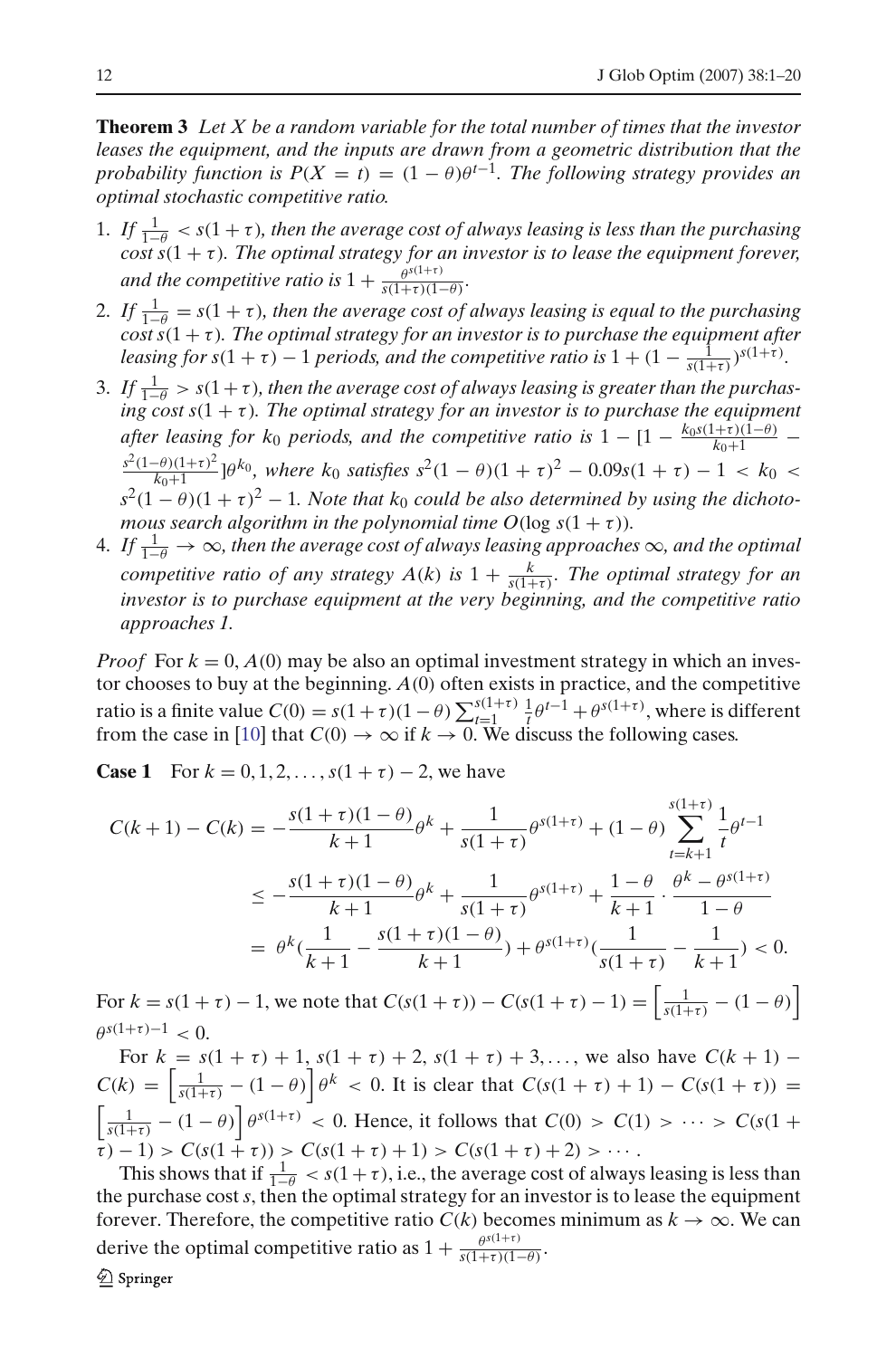**Case 2** Similar to the proof of *Case 1*, for  $k = 0, 1, 2, 3, \ldots, s(1 + \tau) - 2$ , we also obtain that  $C(k + 1) - C(k) < 0$ . For  $k = s(1 + \tau) - 1$ ,  $s(1 + \tau)$ ,  $s(1 + \tau) + 1$ ,  $s(1 + \tau)$  $\tau$ ) + 2,  $s(1 + \tau)$  + 3,..., note that  $C(k + 1) - C(k) = 0$ . Hence, it follows that  $C(0)$  >  $C(1) > \cdots > C(s(1+\tau)-1) = C(s(1+\tau)) = C(s(1+\tau)+1) = C(s(1+\tau)+2) = \cdots$ .

This shows that if  $\frac{1}{1-\theta} = s(1+\tau)$ , i.e., the average cost of always leasing is equal to the purchase cost  $s(1 + \tau)$ , then their competitive ratios are all equal if the investor buys the equipment at any arbitrary time after  $s(1 + \tau) - 1$  periods, while in the actual investment the optimal decision should be to purchase at period  $s(1 + \tau) - 1$ , and the optimal competitive ratio is  $1 + (1 - \frac{1}{s(1+\tau)})^{s(1+\tau)}$ .

**Case 3** Similar to the proof of *Case* 1 and *Case* 2, we can also conclude that  $C(s(1 +$  $\tau$ ) – 1) <  $C(s(1+\tau))$  <  $C(s(1+\tau)+1)$  <  $C(s(1+\tau)+2)$  <  $\cdots$ . Check that the second order difference *C*(*k*+2)−2*C*(*k*+1)+*C*(*k*) > 0 (*k* = 0, 1, 2, ... ,*s*(1+τ )−2) as follows. Because the inequality  $\frac{1}{1-\theta} > s(1+\tau) \ge 2$  can be written as  $0 > s(1+\tau)(1-\theta) - 1 \ge$  $1 - 2\theta$ , we obtain  $\theta > \frac{1}{2}$ , and

$$
C(k+2) - 2C(k+1) + C(k) = \theta^k (1 - \theta) \left( \frac{-\theta s(1+\tau)}{k+2} + \frac{s(1+\tau) - 1}{k+1} \right)
$$
  
>  $\theta^k (1 - \theta) \frac{(s(1+\tau) - 1) + (k+1)(1-2\theta)}{(k+2)(k+1)} > \theta^k (1 - \theta) \frac{(k+s(1+\tau)) - 2(k+1)}{(k+2)(k+1)}$   
\$\geq 0.

Hence, for  $k = 0, 1, 2, \ldots, s(1 + \tau)$ , there is only a value  $k_0$  such that  $C(k_0)$  becomes minimum. We have the following two inequalities, i.e.  $C(k_0 - 1) > C(k_0)$  and  $C(k_0) <$  $C(k_0 + 1)$ , as follows.

$$
\begin{cases} \theta^{k_0-1}(1-\theta)\frac{s(1+\tau)}{k_0} - \frac{1}{s(1+\tau)}\theta^{s(1+\tau)} - (1-\theta)\sum_{t=k_0}^{s(1+\tau)}\frac{1}{t}\theta^{t-1} > 0\\ \theta^{k_0}(1-\theta)\frac{1-s(1+\tau)}{k_0+1} + \frac{1}{s(1+\tau)}\theta^{s(1+\tau)} + (1-\theta)\sum_{t=k_0+2}^{s(1+\tau)}\frac{1}{t}\theta^{t-1} > 0. \end{cases}
$$

As the above inequality group is non-linear with respect to *k*0, it is difficult to derive an analytic representation of  $k_0$ . However, the upper and lower bounds of  $k_0$  satisfy the following inequality similar to the result in [\[10\]](#page-19-0):

$$
s(1+\tau) - \frac{\ln(\theta - s(1+\tau)(1-\theta) + s^2(1+\tau)^2(1-\theta)^2)}{\ln \theta} < k_0 < s^2(1-\theta)(1+\tau)^2 - 1.
$$

For the upper bound, applying  $\frac{1}{t} > \frac{1}{s(1+\tau)} (s(1+\tau) \le t \le k)$  to the first order difference  $C(k+1) - C(k)$ , we obtain

$$
C(k+1) - C(k) > -\frac{s(1+\tau)(1-\theta)}{k+1}\theta^k + \frac{1}{s(1+\tau)}\theta^{s(1+\tau)} + \frac{1-\theta}{k+1}\sum_{t=k+1}^{s(1+\tau)}\theta^{t-1}
$$

$$
= \left[\frac{1}{s(1+\tau)} - \frac{s(1+\tau)(1-\theta)}{k+1}\right]\theta^k.
$$

The last expression becomes zero when  $k = s^2(1 - \theta)(1 + \tau)^2 - 1$ , which means that  $k_0 < s^2(1-\theta)(1+\tau)^2 - 1$  holds for  $k_0$  satisfying  $C(k+1) - C(k) = 0$ , because the first order difference  $C(k + 1) - C(k)$  increases monotonically as mentioned earlier.

 $\mathcal{Q}$  Springer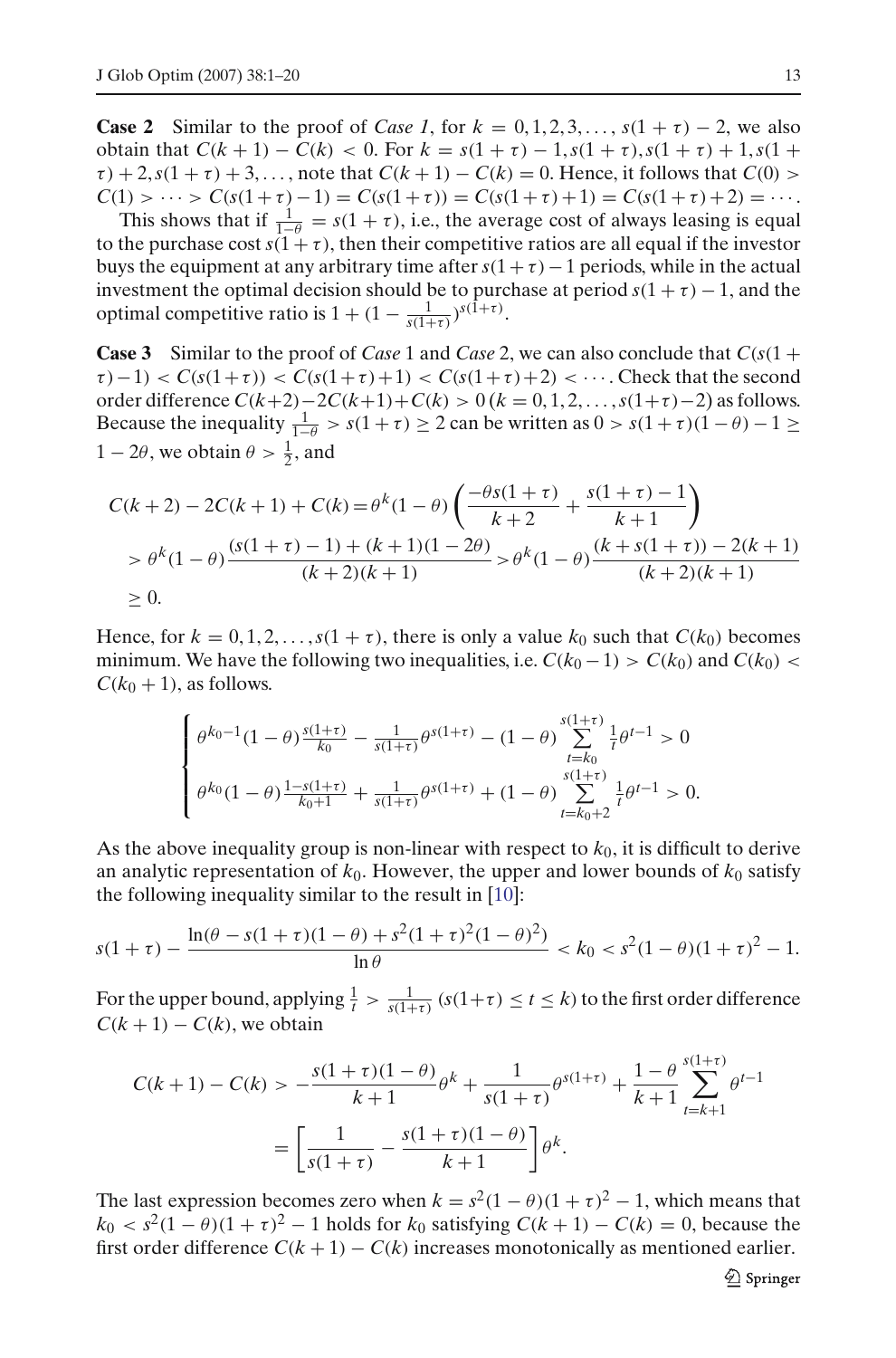For the lower bound, using  $\frac{1}{t} \le -\frac{1}{s(1+\tau)(k+1)}(t-s(1+\tau)) + \frac{1}{s(1+\tau)} (k \le t \le s(1+\tau)),$ we obtain

$$
C(k+1) - C(k) < -\frac{s(1+\tau)(1-\theta)}{k+1}\theta^k + \frac{1}{s(1+\tau)}\theta^{s(1+\tau)}
$$
\n
$$
+ (1-\theta) \sum_{t=k+1}^{s(1+\tau)} \left[ -\frac{t-s(1+\tau)}{s(1+\tau)(k+1)} + \frac{1}{s(1+\tau)} \right] \theta^{t-1}
$$
\n
$$
= \left[ s(1+\tau)(1-\theta) - s^2(1+\tau)^2(1-\theta)^2 - \theta + \theta^{s(1+\tau)-k} \right] \frac{\theta^k}{s(1+\tau)(1-\theta)(k+1)}.
$$

The last expression yields zero when  $k = s(1 + \tau) - \frac{\ln(\theta - s(1+\tau)(1-\theta) + s^2(1+\tau)^2(1-\theta)^2)}{\ln \theta}$ . Thus, it follows that  $s(1 + \tau) - \frac{\ln(\theta - s(1+\tau)(1-\theta) + s^2(1+\tau)^2(1-\theta)^2)}{\ln \theta} < k_0$  for the same reason discussed earlier.

We can verify that the difference of the upper and lower bounds is less than  $0.09s(1+\tau)$  by numerical simulation. If we consider the worst case analysis, i.e. a large *s*(1+τ), let  $B(k) = C(k+1) - C(k)$ , and then we know that  $B(k)$  ( $k = 1, 2, ..., s(1+\tau)$ ) is strictly monotone increasing. Similar to Theorem 2, the dichotomous search algorithm is also used to determine the optimal decision-making date  $k_0$  in a finite increasing sequence. It is easy to know that the time complexity of this method is  $O(\log s(1 + \tau))$ . Moreover, we also obtain important information that the hazard rate  $\theta$  to continue leasing every period is greater than  $\frac{1}{2}$ . Compared to the decision-making date in [\[14,](#page-19-6)[7\]](#page-19-5), the optimal purchasing date is advanced and the competitive ratio is  $1 - [1 - \frac{k_0 s (1+\tau)(1-\theta)}{k_0+1} - \frac{s^2 (1-\theta)(1+\tau)^2}{k_0+1}] \theta^{k_0}.$ 

**Case 4** If 
$$
\frac{1}{1-\theta} \to +\infty
$$
, then  $C(k) \to 1 + \frac{k}{s(1+\tau)}$  for the entire range of k.

Whichever case we consider, the competitive ratio that an investor will take the strategy  $A(s(1 + \tau) - 1)$ , even when there is a large deviation for the hazard ratio  $\theta$  from estimation, is obviously better than the deterministic competitive ratio 2 –  $\frac{1}{s}$ in [\[14\]](#page-19-6) and the randomized competitive ratio in [\[7](#page-19-5)]. For example, if  $s = 10$ ,  $\tau = 0$ , and  $\theta = 0.95$ , then the competitive ratio of 1.56722 in our models is better than the competitive ratio of 1.9 in [\[14\]](#page-19-6), and the randomized competitive ratio of 1.582 in [\[7](#page-19-5)].

3.2 Leasing in a market with an interest rate

According to [\(11\)](#page-10-0), [\(7\)](#page-6-0), and [\(8\)](#page-6-1), we can obtain, for  $k = 0, 1, 2, 3, ..., n^*$ , that

<span id="page-13-0"></span>
$$
C(k) = (1 - \theta^k) + (1 - \theta)(1 - \beta^{n^* + k}) \sum_{t=k+1}^{n^*} \frac{1}{1 - \beta^t} \theta^{t-1} + (\beta^k + \frac{1 - \beta^k}{s(1 + \tau)(1 - \beta)}) \theta^{n^*}
$$
\n(16)

and for  $k = n^* + 1, n^* + 2, n^* + 3, \ldots$ 

<span id="page-13-1"></span>
$$
C(k) = (1 - \theta^{n^*}) + \frac{1 - \theta}{s(1 + \tau)(1 - \beta)} \sum_{t=n^*+1}^{k} (1 - \beta^t)\theta^{t-1} + (\beta^k + \frac{1 - \beta^k}{s(1 + \tau)(1 - \beta)})\theta^k.
$$
\n(17)

 $\mathcal{Q}$  Springer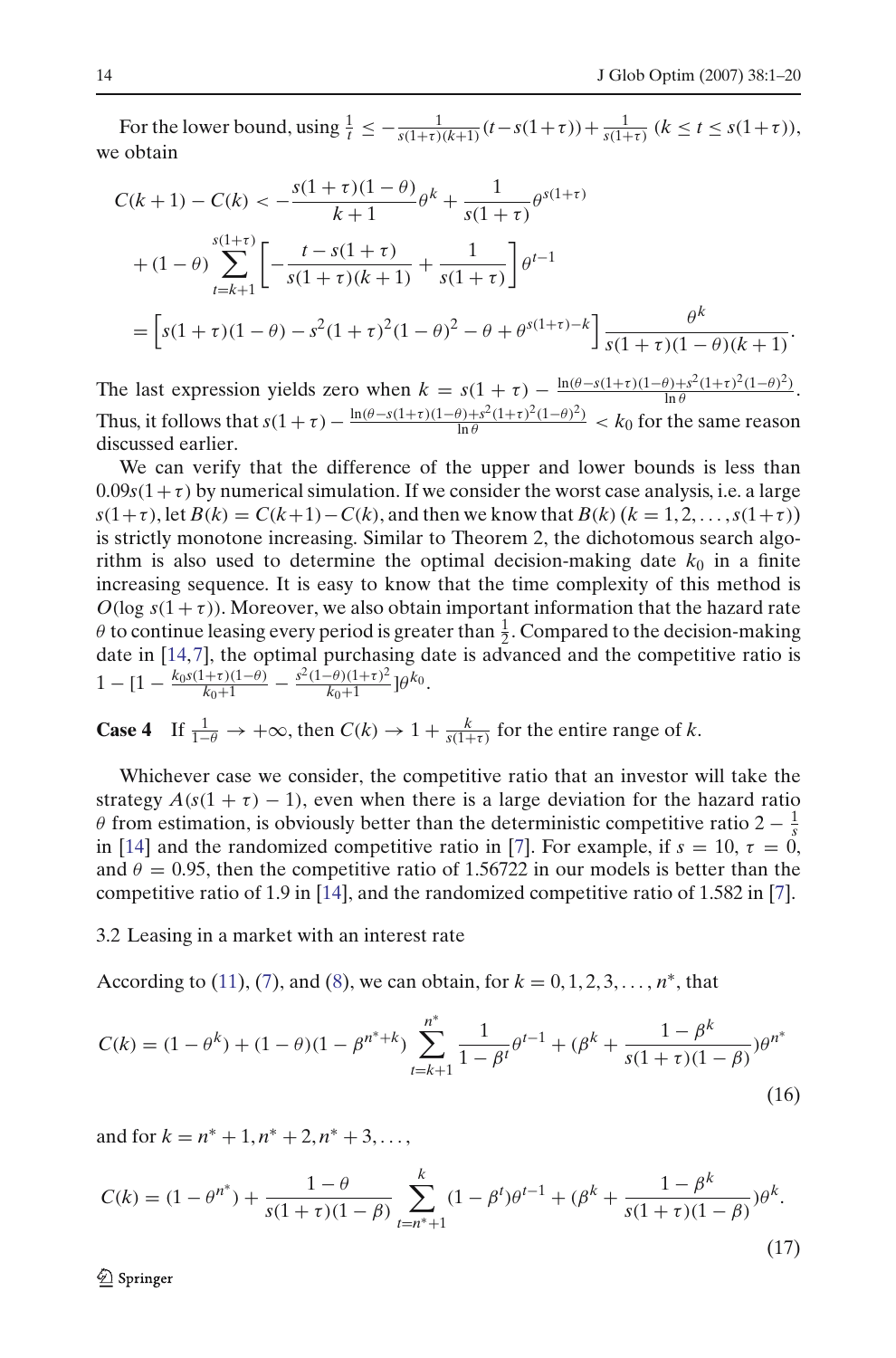Note that, for  $i \to 0$ , we have  $n^* \to s(1 + \tau)$ . The optimal off-line cost [\(7\)](#page-6-0) and on-line cost [\(8\)](#page-6-1) degenerates to [\(12\)](#page-10-1) and [\(13\)](#page-10-2) without an interest rate and a tax rate, respectively. Accordingly, the expressions [\(16\)](#page-13-0) and [\(17\)](#page-13-1) degenerate to [\(14\)](#page-10-3) and [\(15\)](#page-10-4), respectively. Thus, similar to the analysis of Theorem [3,](#page-10-5) we give the following results. For simplicity, we omit the proof here.<sup>1</sup>

<span id="page-14-2"></span>**Theorem 4** *Let X be a random variable for the total number of times that the investors leases the equipment. Let the input sequence be drawn from a geometric distribution that the probability function is*  $P(X = t) = \theta^{t-1}(1 - \theta)$ *. Let i be the interest rate in the financial market. The following strategy provides an optimal stochastic competitive ratio.*

- 1. If  $\frac{1}{1-\theta}<\frac{1}{\xi(1+i)}$ , then the average cost of always leasing without an interest rate is less *than the present discount value of the reciprocal of the relative opportunity cost. The optimal strategy for an investor is to lease the equipment forever, and the competitive ratio is*  $1 + \frac{1+\beta(1-2\theta)}{(1-\beta)(1-\beta\theta)} \xi \theta^{n^*}.$
- 2. If  $\frac{1}{1-\theta} = \frac{1}{\xi(1+i)}$ , then the average cost of always leasing without an interest rate is *equal to the present discount value of the reciprocal of the relative opportunity cost. The optimal strategy for an investor is to buy the equipment after n*<sup>∗</sup> −1 *periods, and the competitive ratio is*  $1 + (\frac{\theta}{1+i})^{n^*}$ .
- 3. If  $\frac{1}{1-\theta} > \frac{1}{\xi(1+i)}$ , then the average cost of always leasing without an interest rate is *greater than the present discount value of the reciprocal of the relative opportunity cost. The optimal strategy for an investor is to buy the equipment after k*<sup>0</sup> *periods, and the competitive ratio is*  $1 + (\frac{\beta s(1+\tau)(1-\theta)(1-\beta^{n^*}+k_0)}{\beta^{n^*}(1-\beta^{k_0+1})} - 1)\theta^{k_0}$ *, where the decision-making date k*<sup>0</sup> *is established by using the dichotomous search algorithm in the polynomial time O*( $\log n$ <sup>\*</sup>).
- 4. If  $\frac{1}{1-\theta}$  → ∞, i.e. the average cost of always leasing without interest rate approaches  $+\infty$ *, then the optimal competitive ratio of any strategy A(k) is*  $\frac{1}{s(1+\tau)(1-\beta)} + (1-\tau)(1-\tau)$ 1 *<sup>s</sup>*(1+τ )(1−β))β*k. The optimal strategy for an investor is to purchase the equipment at the very beginning, and the competitive ratio is limited to 1.*

Note that Theorem [4](#page-14-2) is an extension of Theorem [3.](#page-10-5) If  $i \to 0$ , then  $n^* \to s$ , and  $\frac{1}{\xi(1+i)} \to s(1+\tau)$ . Comparing Theorem [4](#page-14-2) to Theorem [3](#page-10-5) using numerical analysis in a way that is similar to that in Sect. [2,](#page-4-0) we find that an interesting feature may be that with the introduction of an interest rate and a tax rate, the uncertainty involved in decision making diminishes, and the optimal purchasing date is put off.

### <span id="page-14-0"></span>**4 Numerical analysis**

In this section, we present several numerical examples to develop a more intuitive understanding about our analysis and the effect on the competitive ratio when the parameters in our model are varying. To save space, we only analyze Cases 1 and 3 in our theorems (the analyses of Cases 2 and 4 are obvious). The numerical results are presented in Figs. [1–](#page-15-0)[6](#page-18-1) in the appendix. Suppose that there is a company in need of equipment. In the capital market, let the rental cost of the equipment in every period

<span id="page-14-1"></span> $1$  The proof is available to interested readers upon request.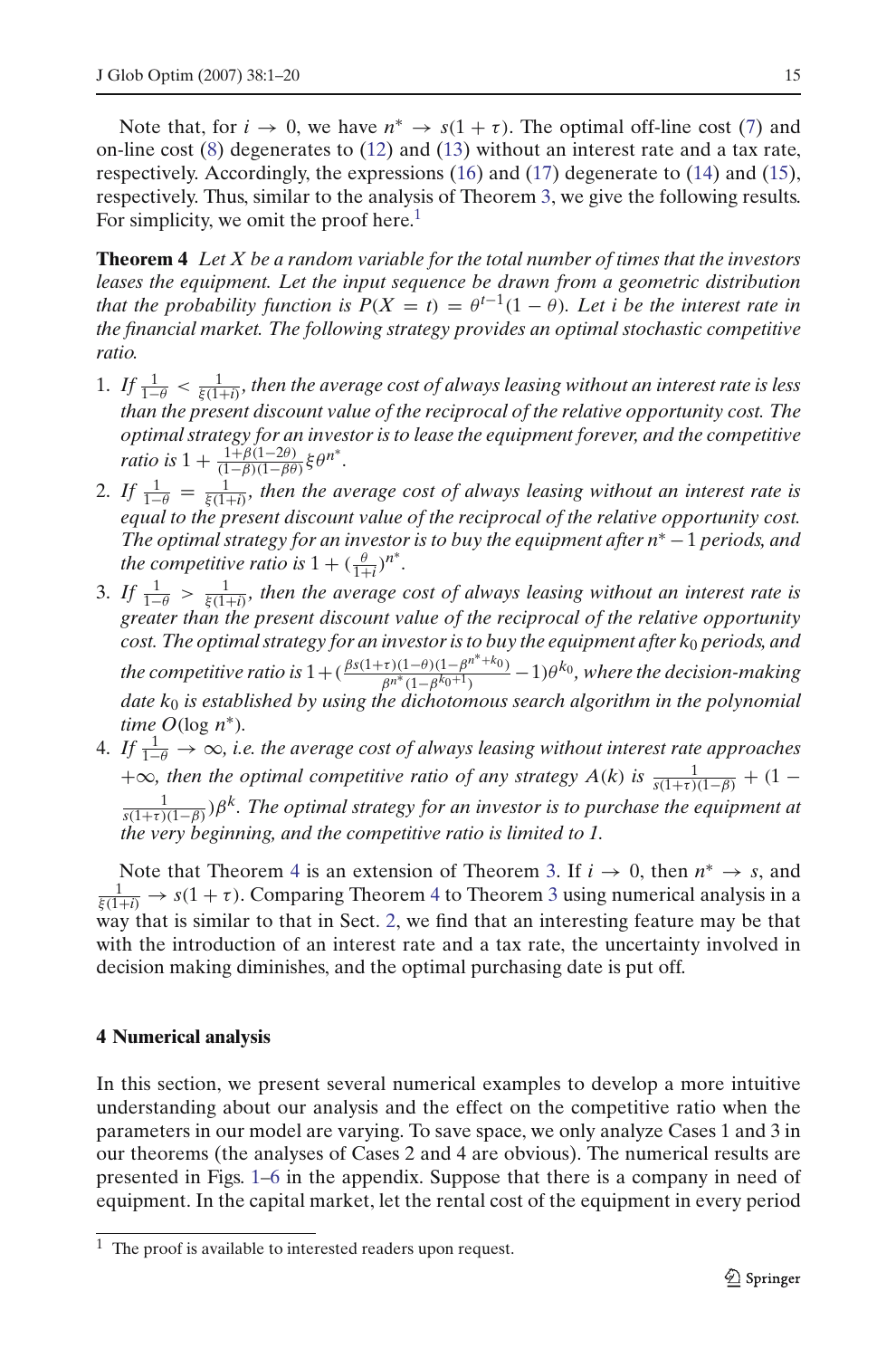

<span id="page-15-0"></span>**Fig. [1](#page-5-4)** Case 1 and Case 3 of  $r = 1$ ,  $s = 30$ , and  $\tau = 0$  in Theorem 1 and Theorem [2.](#page-6-4) With the introduction of the interest rate, the curves of the competitive ratio shift downward and the optimal purchasing date is put off

be a constant 1, and let the purchase price of the equipment be *s*. From Figs. [1](#page-15-0)[–6,](#page-18-1) the horizontal coordinates measure the different strategies that the on-line investor takes. The vertical coordinates show the size of the competitive ratio in the different strategies. The curves in the figures show that when the interest rate *i* and the hazard parameter  $\lambda$  or  $\theta$  vary, the competitive ratios also vary according to the different strategies taken by the investor. It is easy for us to determine the rental cost in every period and the purchase price. For the estimation of the hazard parameters  $\lambda$  and  $\theta$ , because the activity has taken place until the moment that the investor buys the equipment after renting it for some periods, the parameters  $\lambda$  and  $\theta$  can be estimated by using the maximum likelihood method in statistical theory. The samples of the parameters could be obtained according to the information of other investors or the advice of experts. In our analysis, the samples of these parameters can be derived by using computers to simulate experts opinion, and then we use the maximum likelihood method to estimate the value of the parameters. Moreover, we find that different expert groups ultimately lead to different investment strategies. Now, we will further analyze the changes of the competitive ratio when an interest rate is introduced. We present the results in the appendix.

In Fig. [1](#page-15-0) in the appendix, when there is no interest rate  $i$  in the market, the two curves of  $\lambda = 0.05$  and  $\lambda = 0.01$  are the cases in Theorem [1:](#page-5-4) i.e., they are the cases of the Fujiwara and Iwama model [\[10](#page-19-0)]. When the interest rate is introduced, we find that the curves shift downward accordingly. This shows that the market interest rate has important effects on the investment decision. The greater the time value of money, the more rational and prudent will be the investor in choosing the investment strategies. Hence, with the existence of an interest rate, the uncertainty involved in (financial) decision making diminishes. Therein, when  $i = 2\%$  and  $\lambda = 0.05$ , the curve of the competitive ratio shifts down monotonously. The lower curve indicates that the average cost of always leasing without an interest rate is less than the present discount value of the reciprocal of the relative opportunity cost. The optimal strategy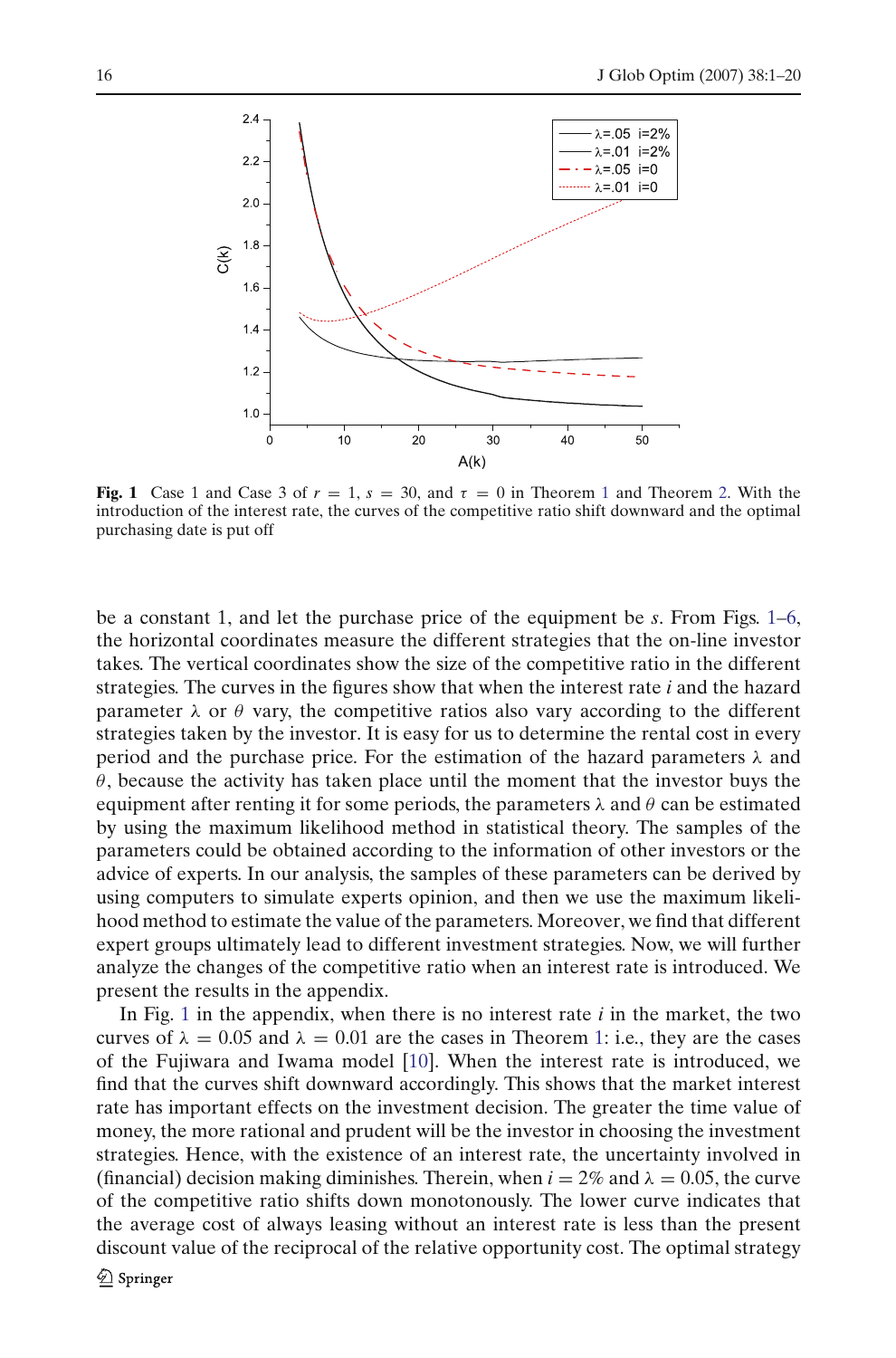for the investor is to lease the equipment forever. We also find that the values of the competitive ratio reduce rapidly and then gradually approach the limit value when *k* varies from 0 to infinity. For example, when an investor takes strategies *A*(50) and *A*(500) the values of the competitive ratios are almost the same. When the interest rate  $i = 2\%$  and  $\lambda = 0.01$ , the curve of the competitive ratio first declines and then increases. This patten shows that an investor considers the average cost of always leasing without an interest rate to be greater than the present discount value of the reciprocal of the relative opportunity cost. The optimal strategy for the investor is to buy the equipment after renting for some periods. This explains why there are different types of investors in reality. Some may like to use the rental strategy forever, while others may purchase the equipment after renting for some periods when the competitive ratios hardly change because *k* is very large. From the theoretical analysis, the optimal strategy should be used when its competitive ratio is minimum. Similar arguments can be made about the other strategy in Fig. [1](#page-15-0) and all of the curves in Fig. [4](#page-17-0) in the appendix.

In Figs. [2](#page-16-0) and [5](#page-18-2) in the appendix, we note that the curves of the competitive ratio shift downward with the increase of the interest rate, and both purchasing dates are put off: that is to say, the higher the interest rate, the more level-headed and prudent is the investor when they choose the investment strategy due to the time value of money. In Figs. [3](#page-17-1) and [6](#page-18-1) in the appendix, we also find that the estimation results of hazard rates  $\lambda$  and  $\theta$  affect the competitive ratio. Similarly, when the tax rate is introduced, we also obtained numerical results. For example, when the tax rate  $\tau$  is introduced, the curves of the competitive ratios shift downward accordingly, and the optimal purchasing date is put off. This shows that the tax rate also has important effects on the investment strategy that the investor uses. Moreover, the higher the tax rate, the more that the curves of the competitive ratio shift downward and the optimal purchasing date is put off. This shows that the investor more rationally chooses the investment strategy due to the increase of the tax cost. By the above analysis, with the introduction of some financial factors, the uncertainty involved in decision making diminishes.



<span id="page-16-0"></span>**Fig. 2** Case 1 and Case 3 of  $r = 1$ ,  $s = 30$ , and  $\tau = 0$  in Theorem [2.](#page-6-4) The higher the interest rate, the more the curves of the competitive ratio shift downward and the optimal purchasing date is put off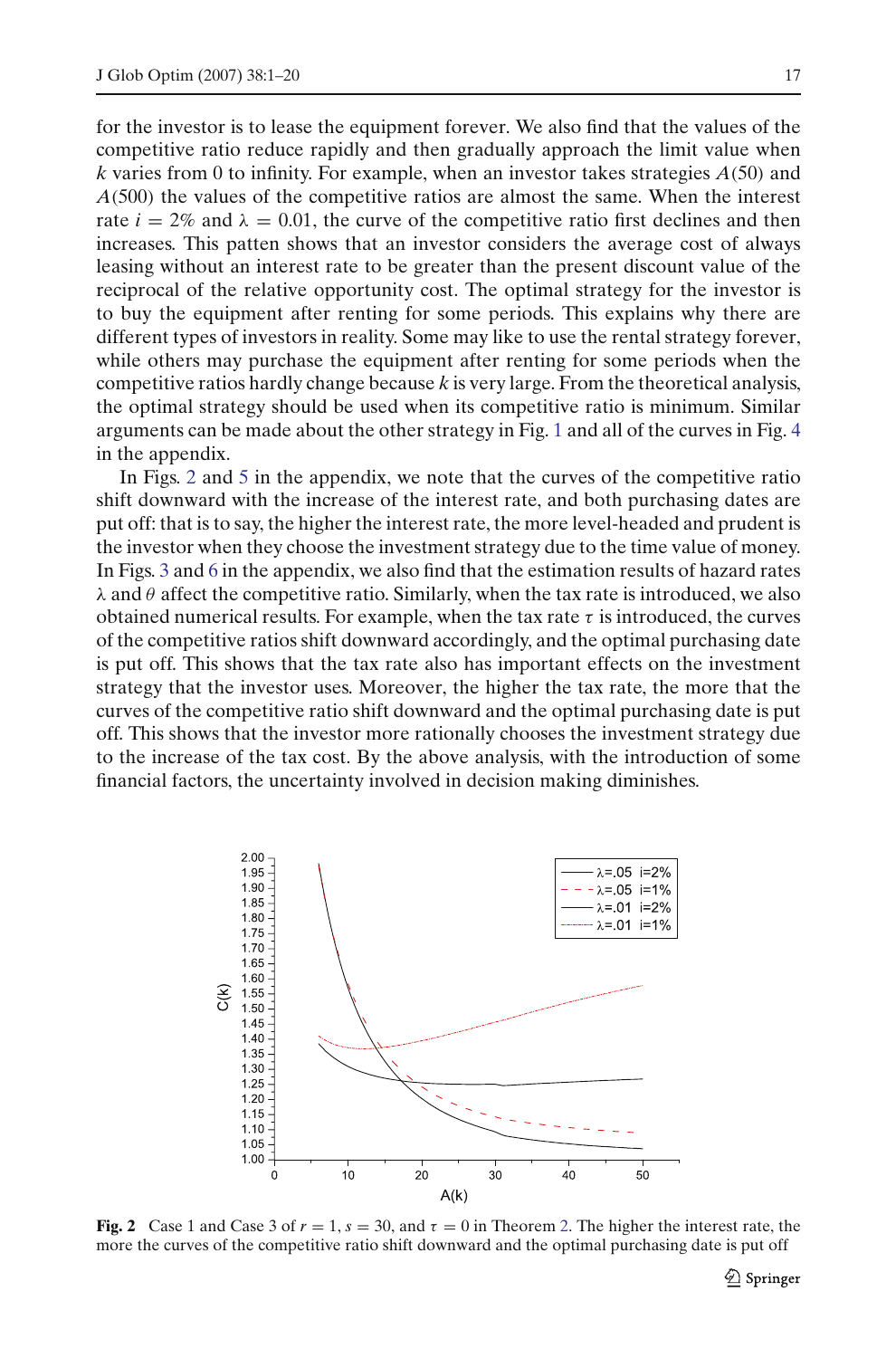

<span id="page-17-1"></span>**Fig. 3** Case 1 and Case 3 of  $r = 1$ ,  $s = 30$ , and  $\tau = 0$  in Theorem [2.](#page-6-4) The changes of parameter  $\lambda$  have significant effects on the competitive ratios



<span id="page-17-0"></span>**Fig. 4** Case 1 and Case [3](#page-10-5) of  $r = 1$ ,  $s = 19$ , and  $\tau = 0$  in Theorem 3 and Theorem [4.](#page-14-2) With the introduction of the interest rate, the curves of the competitive ratio shift downward and the optimal purchasing date is put off

In the traditional decision making of financial leasing, the approach used is often cost analysis, which is simple and exercisable. Namely, by comparing the rental cost with the purchase cost, we choose the low cost project, which is the optimal strategy. It is exactly the off-line optimal algorithm in the competitive analysis. For the on-line decision problem, because the future demand is entirely uncertain, it is impossible for us to use the traditional method of cost analysis to determine investment decisions. Hence, how to skillfully design the online strategy is very important, because online decisions can offer decision makers a new investment idealogy and inspiration.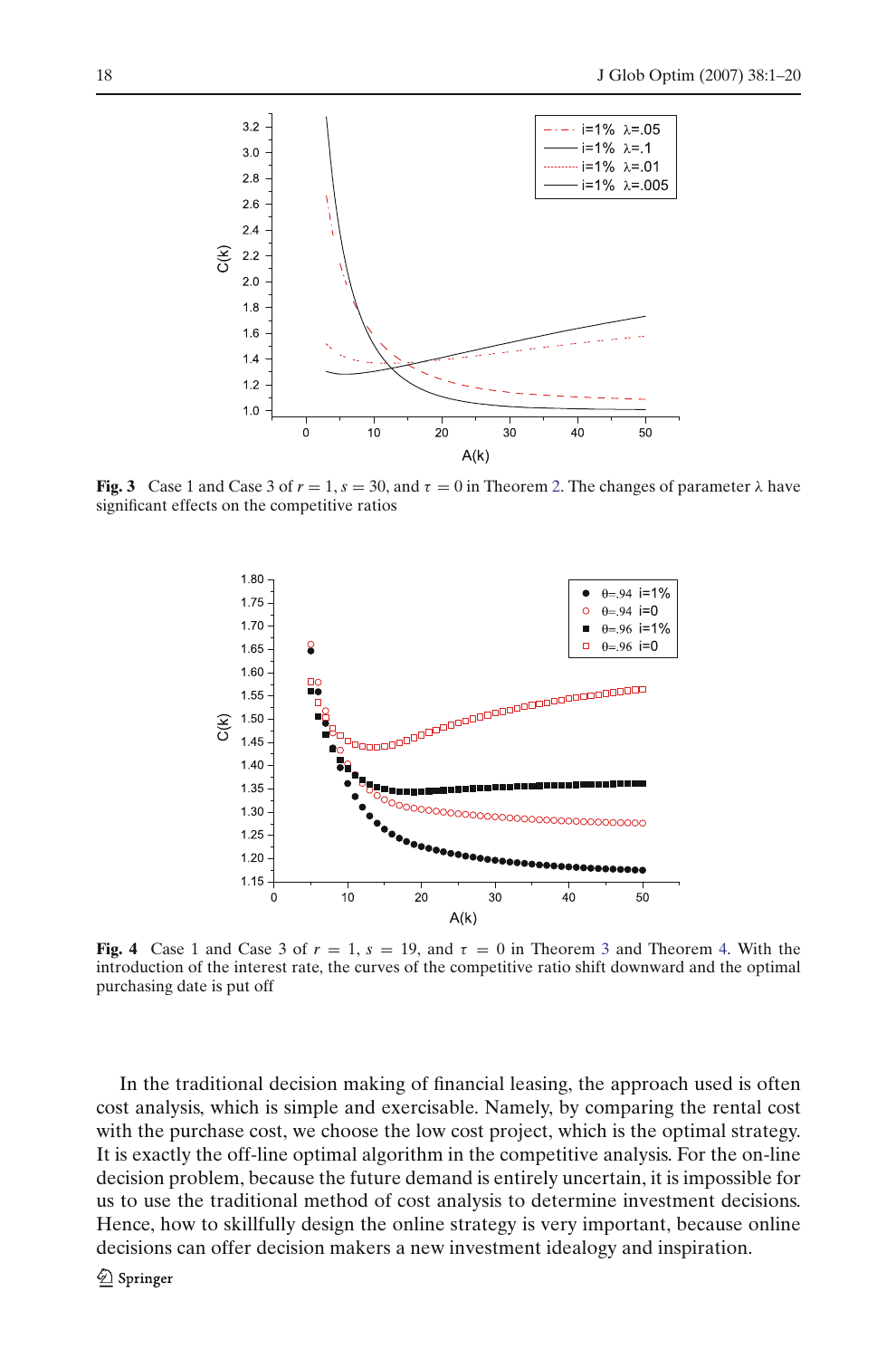

<span id="page-18-2"></span>**Fig. 5** Case 1 and Case 3 of  $r = 1$ ,  $s = 19$ , and  $\tau = 0$  in Theorem [4.](#page-14-2) The higher the interest rate, the more the curves of the competitive ratio shift downward and the optimal purchasing date is put off



<span id="page-18-1"></span>**Fig. 6** Case 1 and Case 3 of  $r = 1$ ,  $s = 19$ , and  $\tau = 0$  in Theorem [4.](#page-14-2) The changes of parameter *i* have significant effects on the competitive ratios

#### <span id="page-18-0"></span>**5 Conclusions**

The concept of the competitive ratio is not a new-found and optimal decision-making criterion from a decision-making theory point of view. Although Ran El-Yaniv consummated the axiom system of the competitive ratio, it still has inherent and insurmountable limitations [\[5\]](#page-19-18). Hence, a central issue is still how to perfect and improve the analysis performance of the competitive ratio by combining it with other methods. How to depict input information under uncertain conditions is also a focal point, and we think that Rough set theory and possibility distribution could be integrated into pure competitive analysis to improve the performance measures of on-line algorithms. Moreover, as shown in our analysis, we know that the competitive ratio can